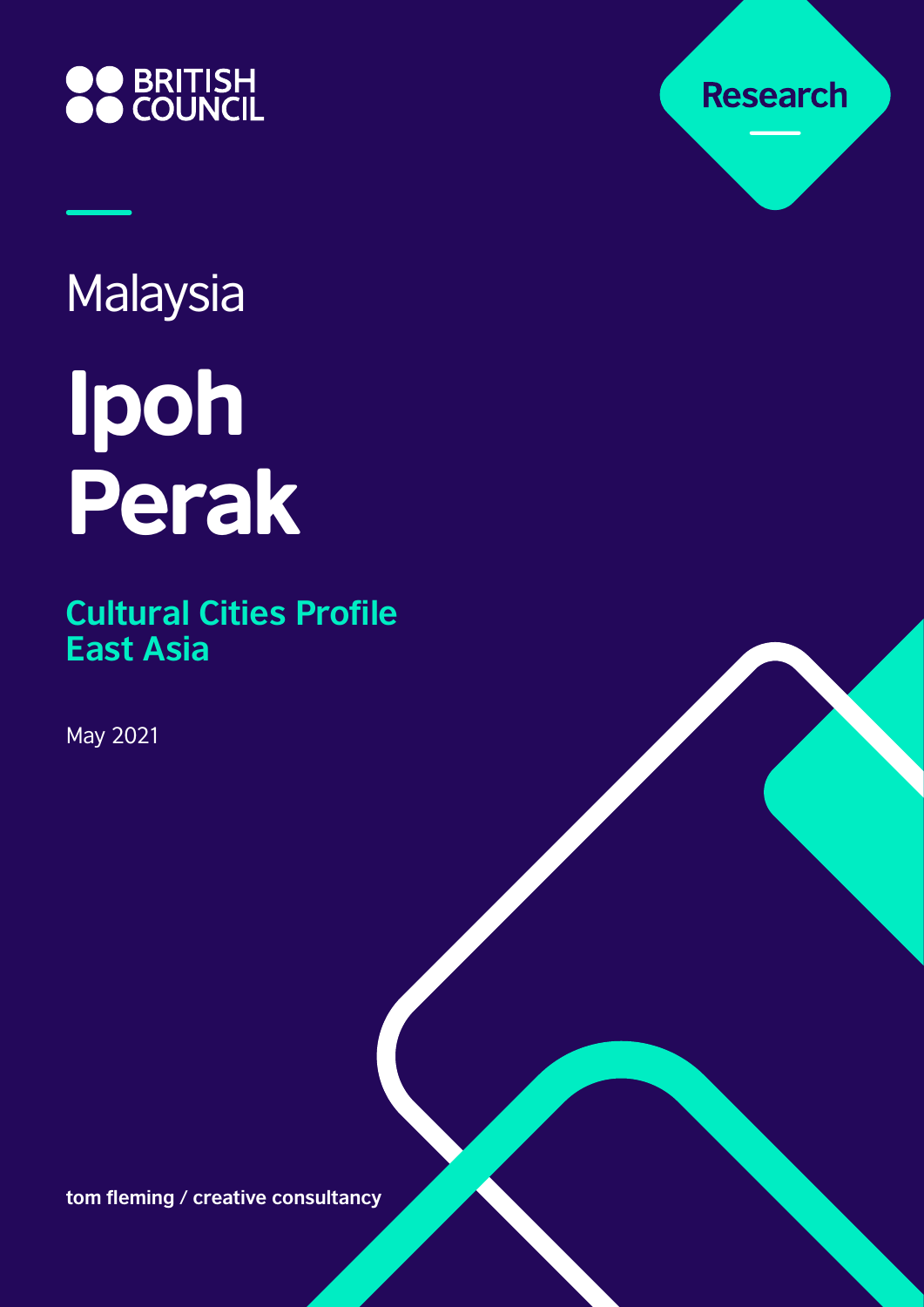# **Contents**

| Introducing Ipoh                                                              | 05 |  |
|-------------------------------------------------------------------------------|----|--|
| City Vision/Mission/Slogan                                                    | 06 |  |
| Creative Industries and Cultural Services                                     |    |  |
| Ipoh and Metropolitan Kinta in Numbers                                        | 08 |  |
| Context                                                                       | 09 |  |
| <b>Ethnic Diversity</b>                                                       | 09 |  |
| <b>Cultural, Arts and Civic Policy</b>                                        | 10 |  |
| Capacity Building and Digital Development                                     | 12 |  |
| <b>Environment and Sustainability</b>                                         | 15 |  |
| <b>Cultural Ecosystem and Infrastructure</b>                                  | 18 |  |
| Heritage Assets and Activation                                                | 21 |  |
| Sample of 'Movers and Shakers' in the<br>Cultural and Creative Sector of Ipoh | 24 |  |
| Events, Festivals and Creative<br>Marketplaces (selected)                     | 30 |  |
| Creative Infrastructure, Hubs and<br>Assets (selected)                        | 33 |  |

# Special Thanks

Commissioned by the British Council, the research is led by Dr. Tom Fleming, director, Tom Fleming Creative Consultancy (TFCC); Nana Yu I Lee, senior researcher, TFCC and in collaboration with Jia Ping Lee, Founder and Principal, Tempatico; Ee Lin Lim, consultant, Tempatico; and Lim Sok Swan, Special Project Officer, Penang Institute (PI); Morana Lefilliatre, Administrator & Research Assistant, PI; Joyee Yap, Analyst, Socioeconomics & Statistics Programme, PI; Mohammad Zulhafiy Bin Zol Bahari, Intern, Heritage & Urban Studies, PI.

The **British Council** builds connections, understanding and trust between people in the UK and other countries through arts and culture, education and the English language. *<https://www.britishcouncil.org>*

**Tom Fleming Creative Consultancy** is the leading international consultancy for culture and the creative economy. We offer research, strategy and policy leadership across the creative, cultural and arts sectors. We offer technical expertise, strategic thinking and the tools to position creativity to the heart of society. With offices in London and Porto and associates in 12 countries, we are an international agency operating in every region. *<http://tfconsultancy.co.uk>*

**Tempatico** is a place consultancy offering place strategy, placemaking and place narrative in creating or<br>rejuvenating cities or organisations. We EMPOWER governments, corporations with the know how on creating<br>and managi

**Penang Institute**, one of Malaysia's most influential policy think tanks, raises local and regional socio economic, urban and environmental issues through its events, its political, social and academic network, and its publications, such as Penang Monthly and ISSUES. *<https://penanginstitute.org>*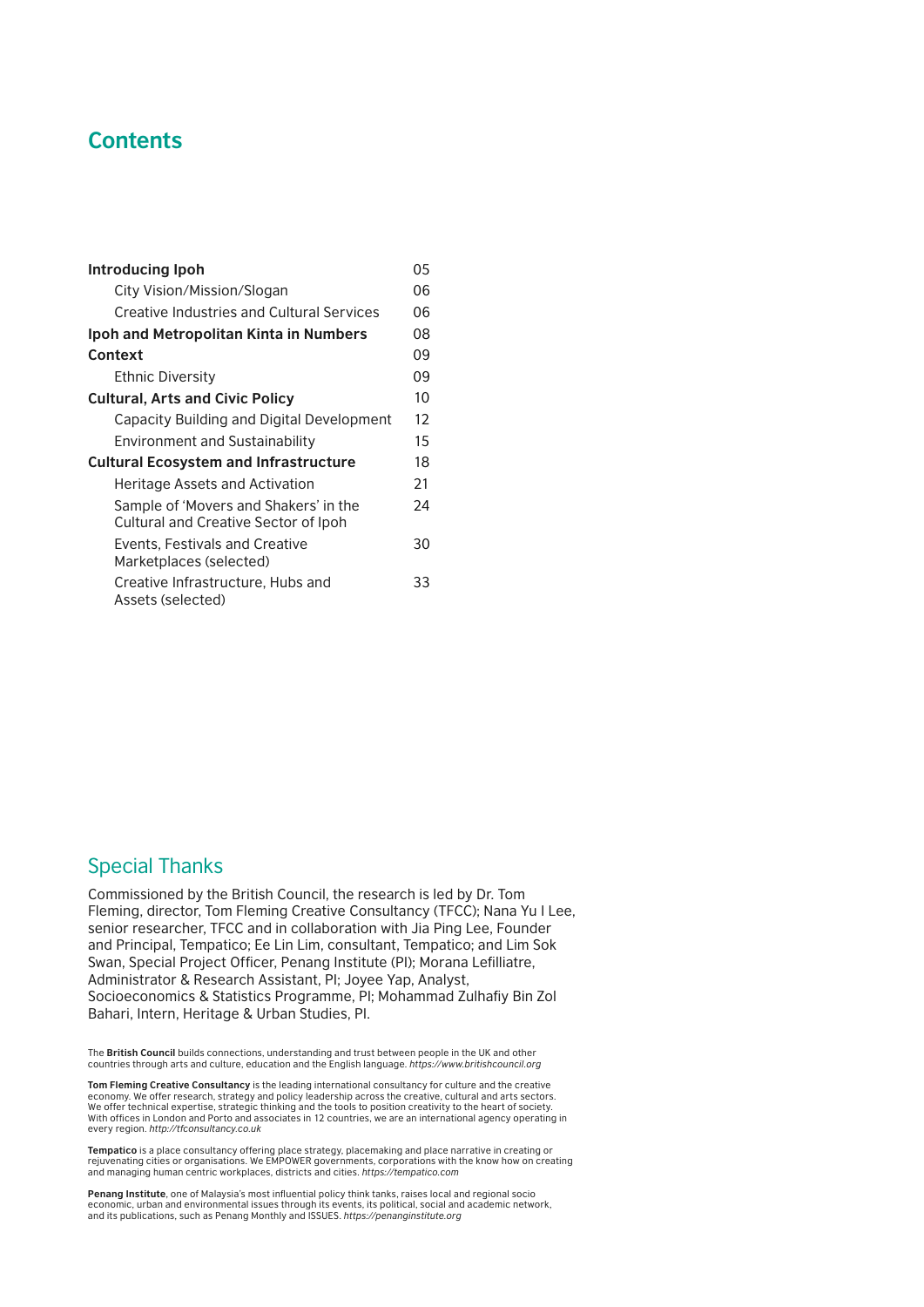

# Introducing Ipoh

Ipoh is a rising creative city, with a distinct youth culture and a vibrant independent scene working to re-imagine the city's distinctive heritage landscape. Recent grassroot movements to preserve and activate the city through the renovation and preservation of historical buildings and heritage assets have given a new edge to the cultural profile of Ipoh within the country. The city also has a robust music and subculture scene.

Ipoh, the capital of the state of Perak, is situated on the Kinta River in the North-Western part of Peninsula Malaysia and is surrounded by Kinta district as the metropolitan area. It is known historically for its tin deposits and has been a major industrial (mining) and transportation hub within West Malaysia.



Perak is known for its unique culture and traditions, from language, food, arts, buildings and traditional costumes, to name a few. It is crucial to prioritise efforts in preservation and conservation of our cultural heritage for the sake of future generations.

**Tan Kar Hing, Perak State Tourism, Arts and Culture Committee Chairman1**



<sup>1</sup> [https://www.nst.com.my/news/nation/2019/05/491681/](https://www.nst.com.my/news/nation/2019/05/491681/rumah-kutai-perak-govt-identifying-heritage-products-funding) [rumah-kutai-perak-govt-identifying-heritage-products-funding](https://www.nst.com.my/news/nation/2019/05/491681/rumah-kutai-perak-govt-identifying-heritage-products-funding)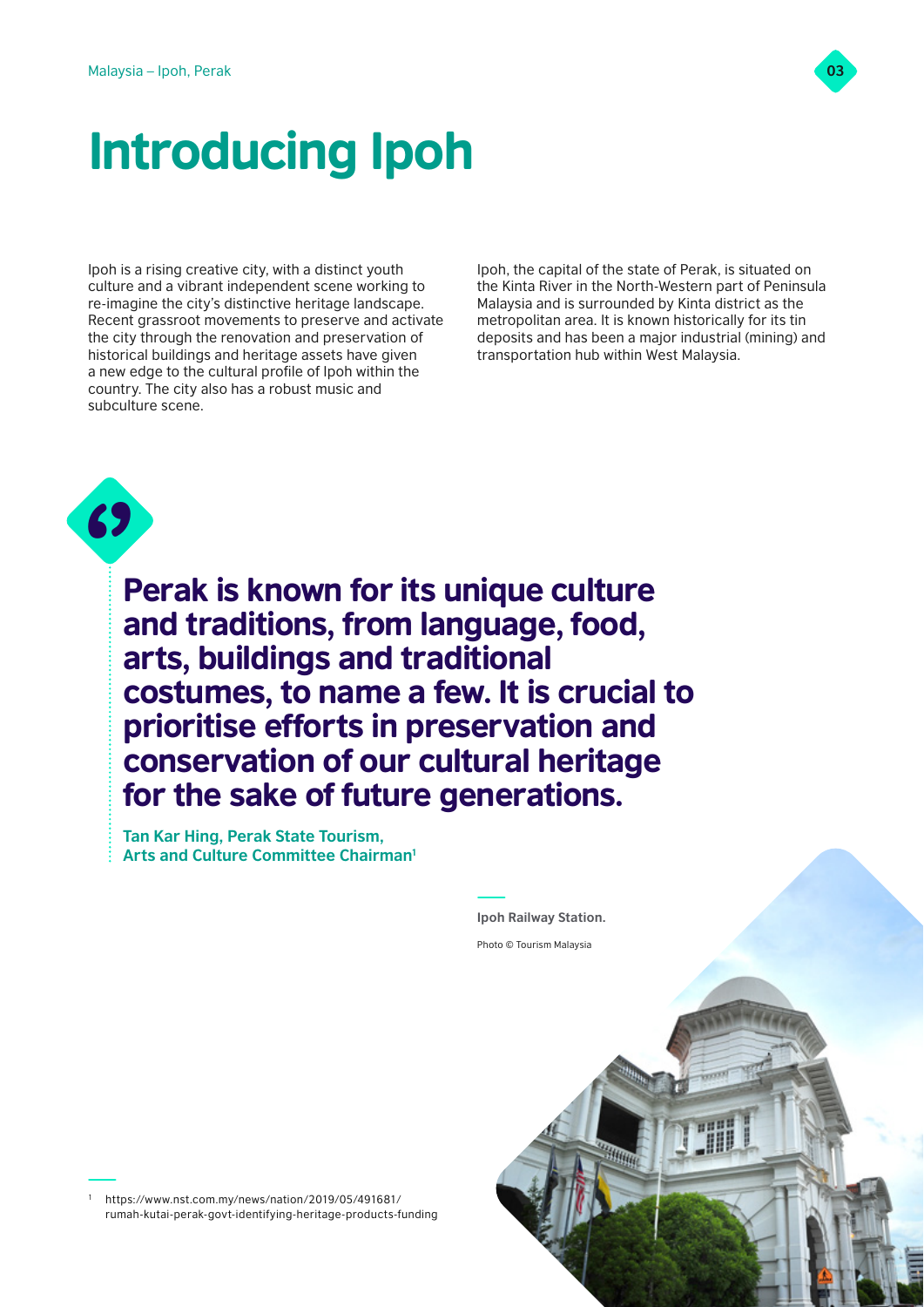

# **City Vision/Mission/Slogan**

The vision of the Perak State government is to become 'transformational leader of the Perak public service delivery system by 2025'.

• Its mission is to drive the transformation of the management and development of the state of Perak with integrity and through efficient, innovative and creative governance for the welfare of the people.2

The Ipoh City Council vision is to have a *'Clean, Green and Progressive Ipoh'* while its mission is to be 'the leading strategic and innovative urban governance towards a conducive and sustainable city for the well-being of its citizens.3

# **Creative Industries and Cultural Services**

Since 2010s, grassroot movements to preserve and activate the city through the renovation and preservation of historical buildings and heritage assets have given a new dynamic edge to the cultural profile of Ipoh within the country.4



Ipoh is seeing its own regeneration, and is now frequently compared to Penang in the same breath. Like George Town, it boasts good local food, heritage buildings and even street art painted by Ernest Zacharevic, the same street artist who caused a frenzy in Penang with his murals.

**p.32, Mapping Creative Hubs in Malaysia, British Council5**

<sup>4</sup> [https://www.malaymail.com/news/eat-drink/2013/11/29/](https://www.malaymail.com/news/eat-drink/2013/11/29/ipoh-heritage-trail-this-town-is-made-for-walking/571339) [ipoh-heritage-trail-this-town-is-made-for-walking/571339](https://www.malaymail.com/news/eat-drink/2013/11/29/ipoh-heritage-trail-this-town-is-made-for-walking/571339)

<sup>2</sup> Translation by Penang Institute. Vision and Mission of Perak State. [https://www.perak.gov.my/index.php/en/](https://www.perak.gov.my/index.php/en/suk-perak/info-suk/visi-misi-objektif
) [suk-perak/info-suk/visi-misi-objektif](https://www.perak.gov.my/index.php/en/suk-perak/info-suk/visi-misi-objektif
)

<sup>3</sup> Translation by Penang Institute. Vision and Mission of Ipoh City Council. [http://www.mbi.gov.my/en/mbi/profile/](http://www.mbi.gov.my/en/mbi/profile/mission-vision) [mission-vision](http://www.mbi.gov.my/en/mbi/profile/mission-vision)

https://creativeconomy.britishcouncil.org/media/resources/Malaysia\_Creative\_Hubs\_Report\_final.pdf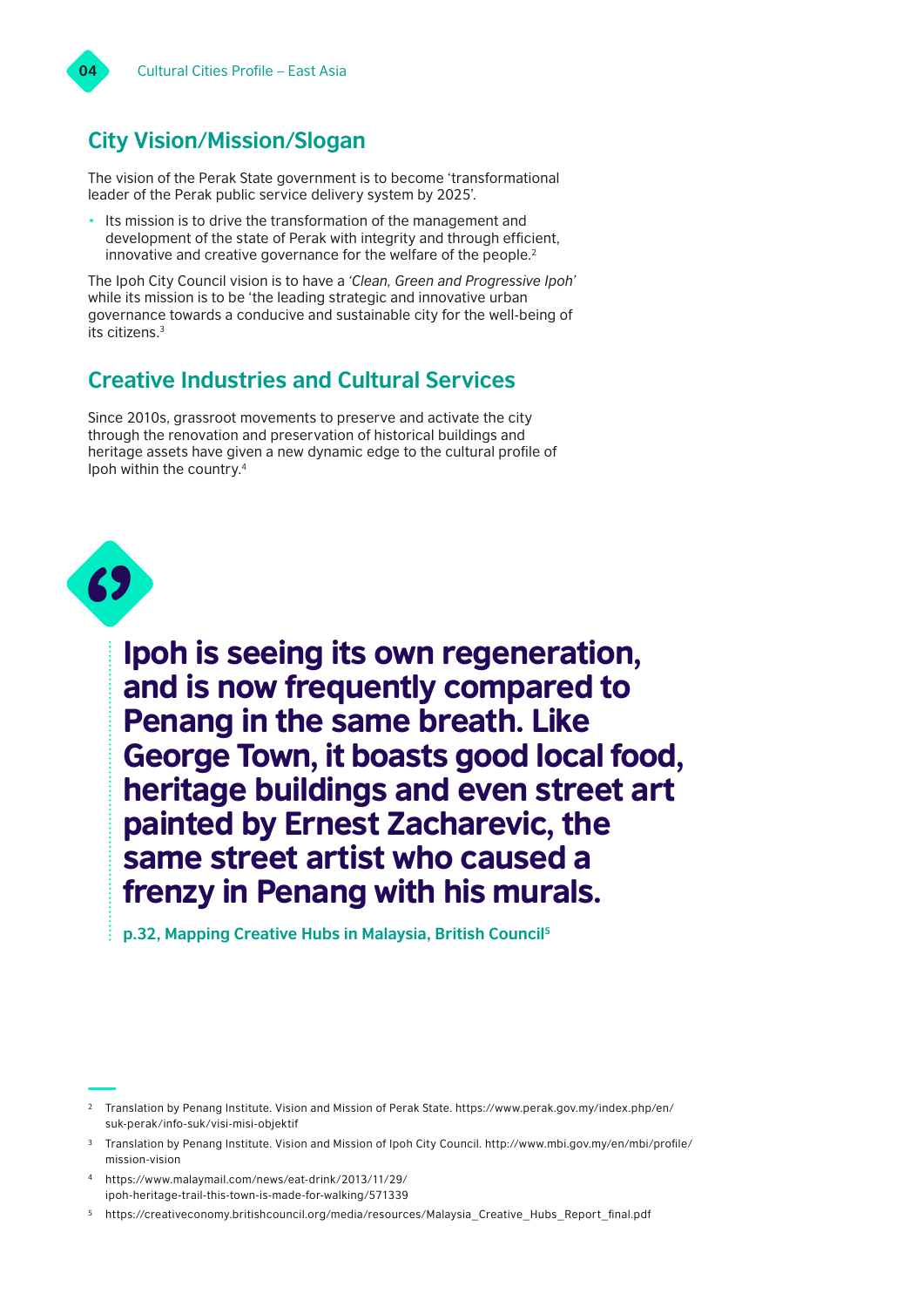While the independent scene has been hit hard by the pandemic, the city council has pledged to successfully position Ipoh as one of the most well-known tourism destinations in Malaysia by 2025 through a 'curated' approach to enhance the quality of place and increase leisure infrastructure.



Culture in Ipoh is varied – there are traditional components as well as modern, from contemporary to experimental. The city is very open to staging contemporary and fresh culture without neglecting traditional arts and culture.

**Nur Hanim Dato' Mohamed Khairuddin, curator and artist, General Manager PORT**

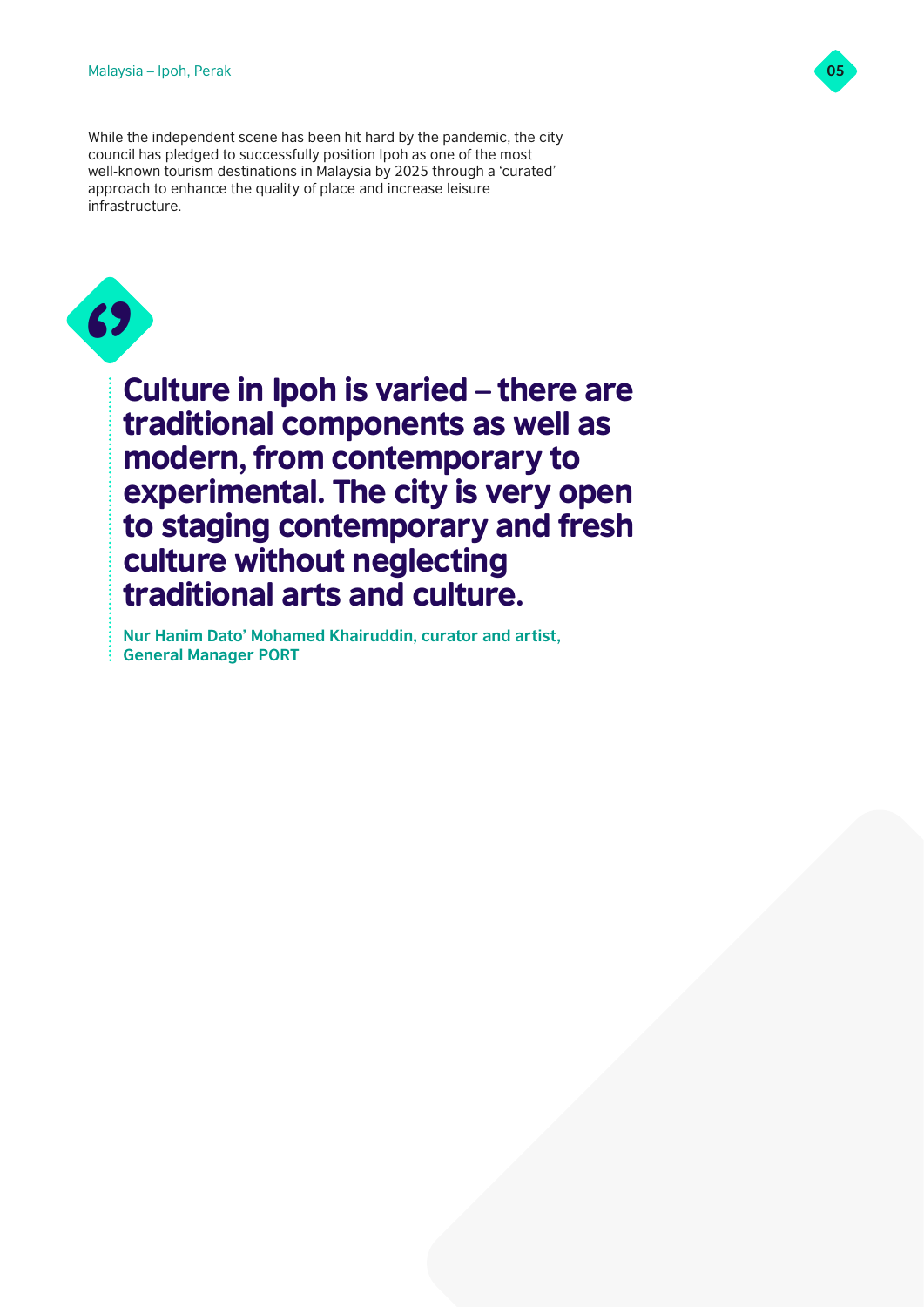# Ipoh and Metropolitan Kinta in Numbers



**Ipoh is twin city with** Fukuoka, Japan

In 2018, a total of 634 choices of visitor accommodation **were available in and around Ipoh**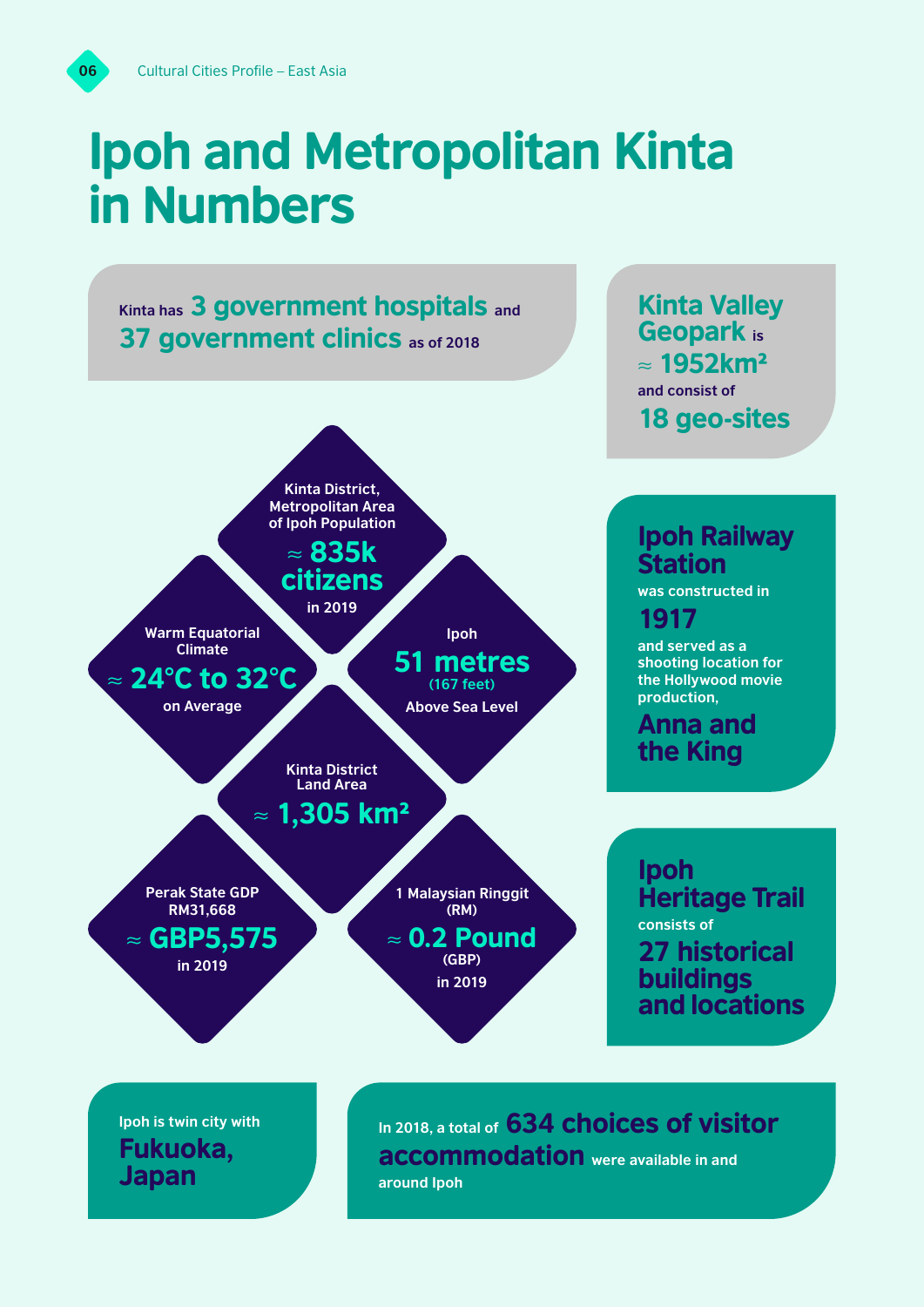

# **Context**

Ipoh gained Municipal status in 1962 and was granted city status on 27 May 1988.<sup>6</sup> Ipoh City Council and Batu Gajah District Council are the local governments administered under the Ministry of Housing and Local Government, and the Perak State Government's policies.

Located on the Kinta River, Ipoh is roughly 180 kilometres (110 miles) north of Kuala Lumpur. The river also divides the city into the new town and old town.

- Ipoh is well-connected with both the *Keretapi Tanah Melayu Berhad*'s (KTMB) electric train service along the west coast routes, aiming for completion in 2022, and the North-South Expressway, which cuts through the city.
- Ipoh is also home to the Lumut Maritime Terminal and the Lekir Bulk Terminal, which acts as the sea gateway providing coal to the Sultan Azlan Shah Power Plant, which provides 18% of the country's power capacity.
- Ipoh Railway Station was constructed in 1917 in the Neo-Moorish/ Mughal/Indo-Saracenic/Neo-Saracenic architectural style. The station also served as one of the shooting locations for the movie *Anna and the King*, starring Jodie Foster.

# **Ethnic Diversity**

The Malay language as the national language is the most common spoken language in Malaysia. English is another compulsory subject in the national education system. Other common languages in Malaysia are Mandarin and Tamil, and the dialects of different ethnic groups. It is worth mentioning that Cantonese is predominantly used in Ipoh.7 In 2019, according to the Department of Statistics Malaysia. Kinta district has:

- Bumiputera 340K
- Chinese 345K
- Indians 114K
- Other 2.6K
- Non-citizens 32K

Ipoh Heritage Trail Map 1.

<sup>7</sup> Malaysian Cantonese vs. Hong Kong Cantonese. [http://www.](http://www.cityu.edu.hk/geo/divercity/local/blog14.html) [cityu.edu.hk/geo/divercity/local/blog14.html](http://www.cityu.edu.hk/geo/divercity/local/blog14.html)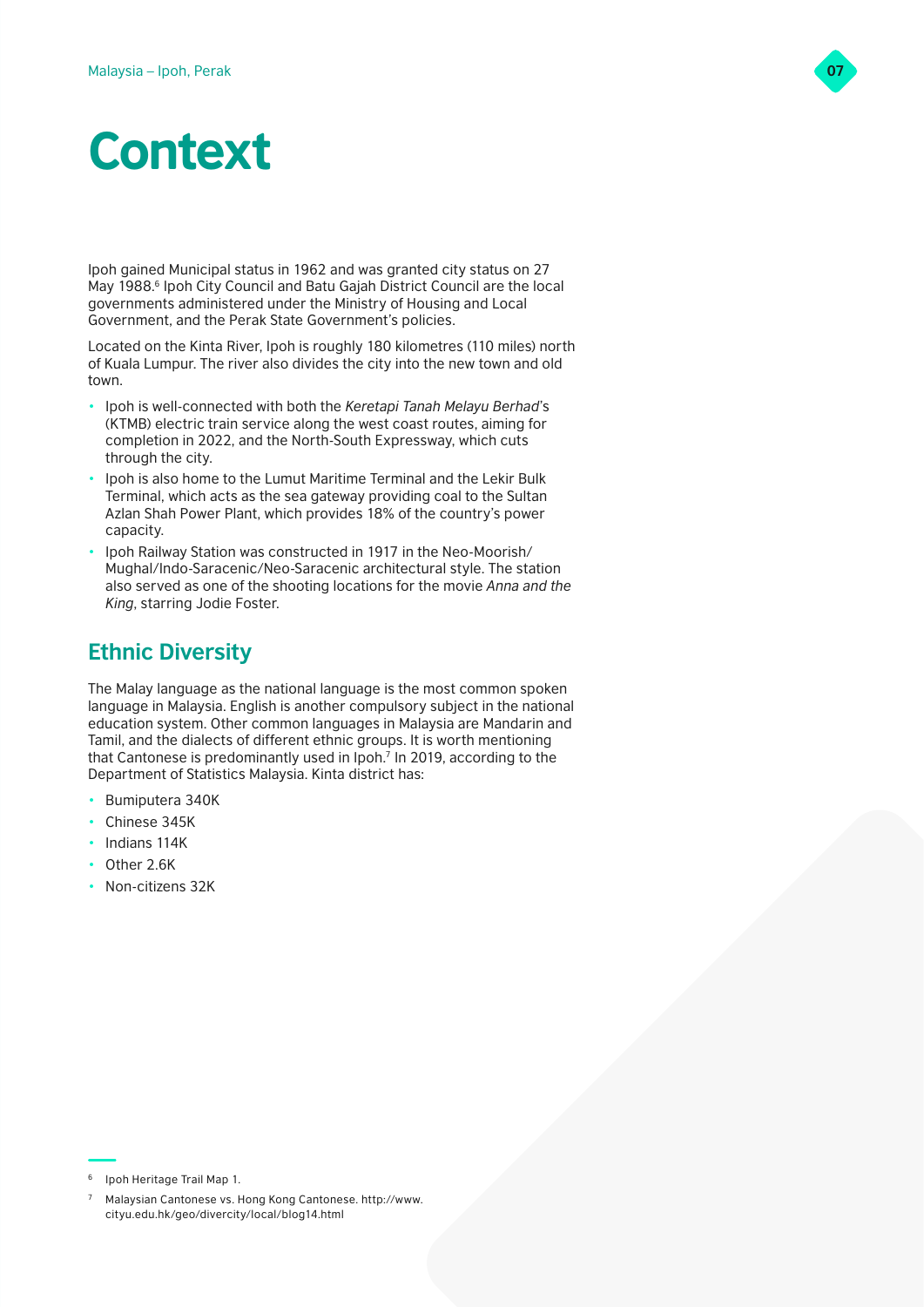

# Cultural, Arts and Civic Policy

Ipoh is known for its cuisine, distinctive fine grain urban landscape, the limestone caves and temples.

The current Perak State Executive Council, formed in December 2020, combines the portfolio of housing, local government and tourism into one committee. The upgraded Ipoh Tourism Information Centre was launched in January 2021 and, prior to Covid-19, was expecting five million domestic tourists to visit the state in this year.<sup>8</sup>



[A]mong projects currently being developed were a rose garden, an extreme park and an urban farm… We need to continue to be a vibrant city with more products so we can be among the top cities with tourist attractions in the country by 2025.

**Datuk Rumaizi Baharin, Ipoh's Mayor9**

# Key Policies in Cultural Industries

For arts and culture, besides the State Culture and Arts Department (JKKN Perak), Perak has also set up a company to helm a unit called PORT (People of Remarkable Talents) with the motto of 'Unity Thru Arts'. PORT is a platform for the public, especially Perak youth, to hone their talent in the arts sector and other creative fields. Their recent launch of the Black House, a community art centre is a testament to their youth development commitment.10

<sup>8</sup> Perak govt expecting five million domestic tourists this year, says Nolee. [https://www.thestar.com.my/news/nation/2021/01/12/](https://www.thestar.com.my/news/nation/2021/01/12/perak-govt-expecting-five-million-domestic-tourists-this-year-says-nolee) [perak-govt-expecting-five-million-domestic-tourists-this-year-says-nolee](https://www.thestar.com.my/news/nation/2021/01/12/perak-govt-expecting-five-million-domestic-tourists-this-year-says-nolee)

<sup>9</sup> [https://www.ipohecho.com.my/2020/10/07/digital-perak-collaborates-with-nepolink-and-pois](https://www.ipohecho.com.my/2020/10/07/digital-perak-collaborates-with-nepolink-and-pois
)

<sup>10</sup> [https://www.ipohecho.com.my/2020/07/06/black-house-perak-arts-platform](https://www.ipohecho.com.my/2020/07/06/black-house-perak-arts-platform
)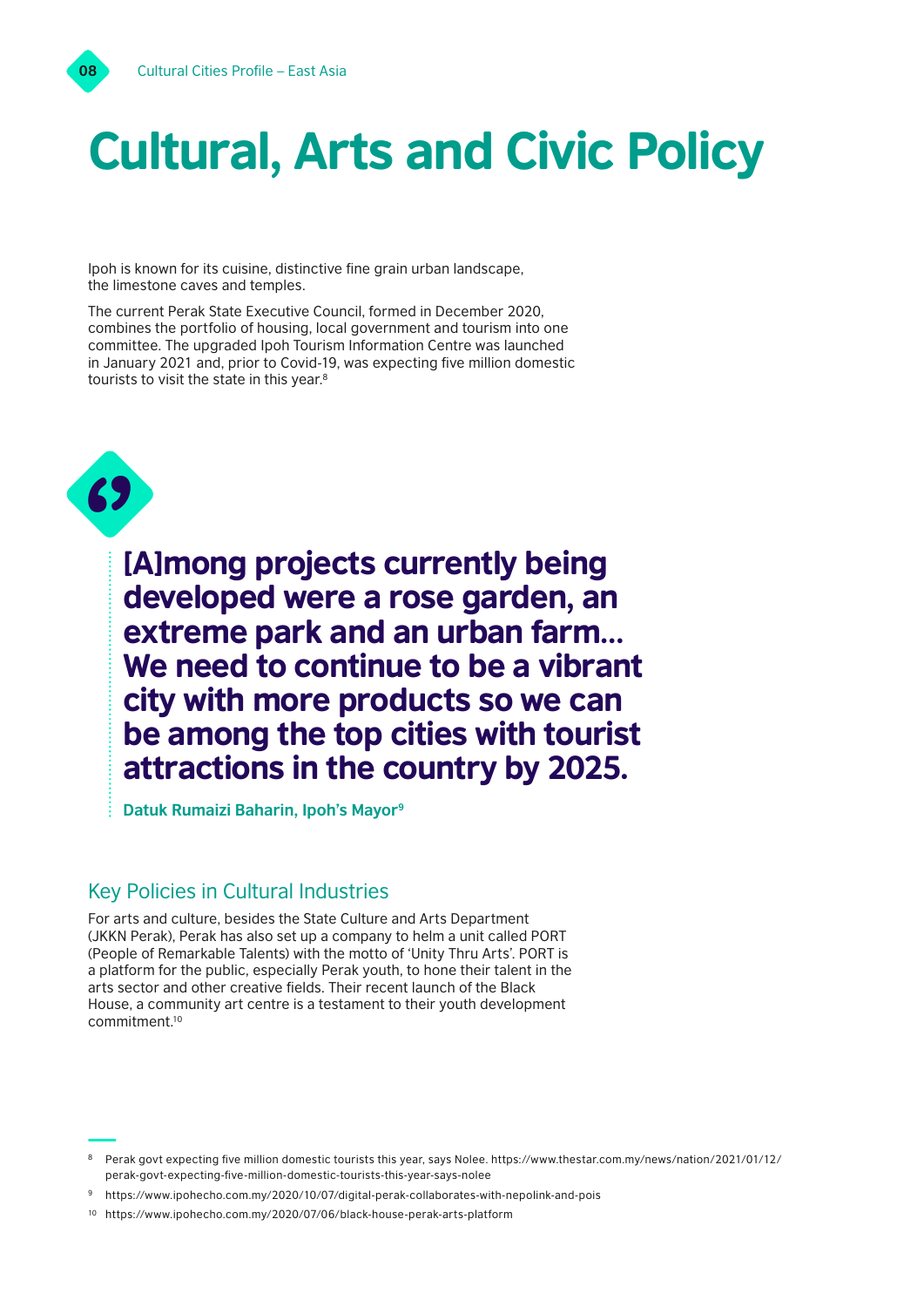

### **PORT Ipoh, 2011 – present**

PORT (People Of Remarkable Talents) is a unit under the *Kampung Karyawan Amanjaya Sdn Bhd*, a wholly-owned company of the Perak State Government. It was created for the public to give them access to arts by continuously developing art related activities that include well-known domestic and foreign art and cultural artists. Their motto 'Unity Thru Arts' signifies the importance of arts and culture as an avenue of bringing together diverse ethnic communities.<sup>11</sup>



The Ipoh International Art Festival and Ipoh Music Symposium, both fully sponsored by the Perak State government via PORT, can be seen as benchmarks for making Ipoh an important city for world class arts and culture festivals… What we need is to grow arts appreciation in the public realm by holding regular festival events, symposiums, residencies and workshops. Ipoh also needs more arts centres such as galleries, black box venues to hold small and medium performances, resource centres or archives dedicated to the visual arts, music and performance arts both traditional and contemporary… In addition, we need to increase the publication of books on arts and culture, artists' directories and journals for documentation and education purposes.

**Nur Hanim Dato' Mohamed Khairuddin, curator and artist, General Manager PORT**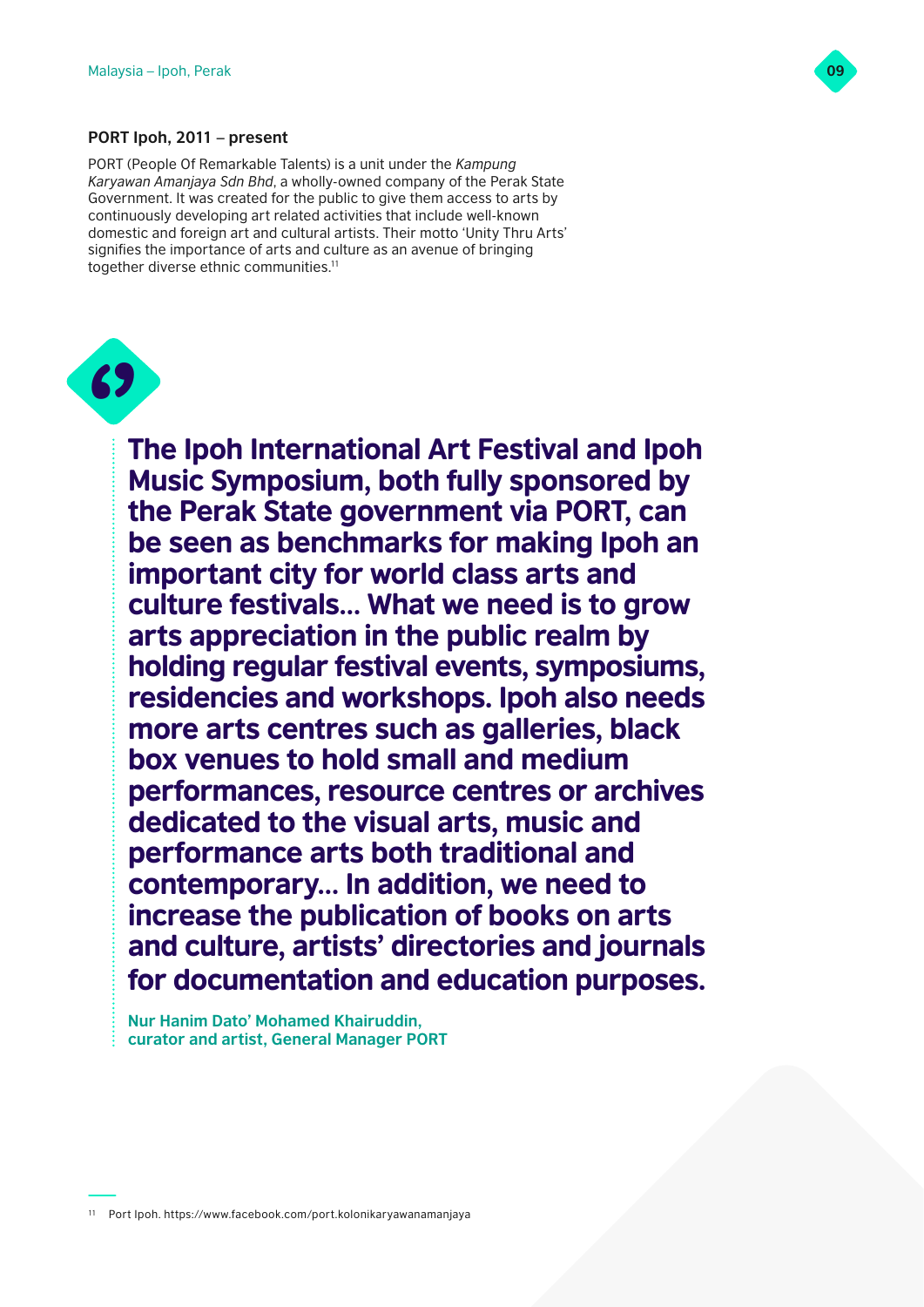# Eco and Heritage Tourism

In the **Northern Corridor Economic Region (NCER)**'s Strategic Development Plan for Perak, the state has pledged to further develop priority sectors rooted in historical legacy.

These include:

- Eco-tourism and heritage tourism,
- Modern agribusiness,
- Automotive.
- Creative industries.

Under Heritage Tourism, three projects will be

undertaken in Ipoh:

- Sound and lighting fixtures at the Ipoh Padang to showcase the city's rich history and culture;
- Conversion of the Ipoh Town Hall into a Performance Art Centre;
- Transformation of the Old Post Office into an Art and Digital Centre.

The Kinta Riverfront will also be improved by renovating the current kiosks, bridge and lighting and incorporating a new promenade as well as an entrance statement structure.12

# **Capacity Building and Digital Development**

As one of the states within the Northern Corridor Economic Region (NCER), Perak is working closely with the Northern Corridor Implementation Authority (NCIA) to catalyse human capital and digital economy development.

Perak has begun its digital transformation by:

- Committing to improve state-wide digital infrastructure – especially the quality of telecommunications service,
- Setting up a portal to automate government

**Ipoh International Art Festival 2019.** Photo © PORT Ipoh

services online and devising plans to set up a statewide digital ecosystem,

- Rolling out cashless payment systems,
- Implementing digital literacy programmes

In line with the Perak 2040 Structure Plan, Greater Ipoh will anchor one of the growth corridors, with its MSC status technology park, which is expected to attract strategic private investment. The latest Ipoh Draft Local Plan has included proposals to rezone areas to industrial zones, development zones or increase density to facilitate further development.

<sup>12</sup> NCER State, Perak and Ipoh Heritage Tourism.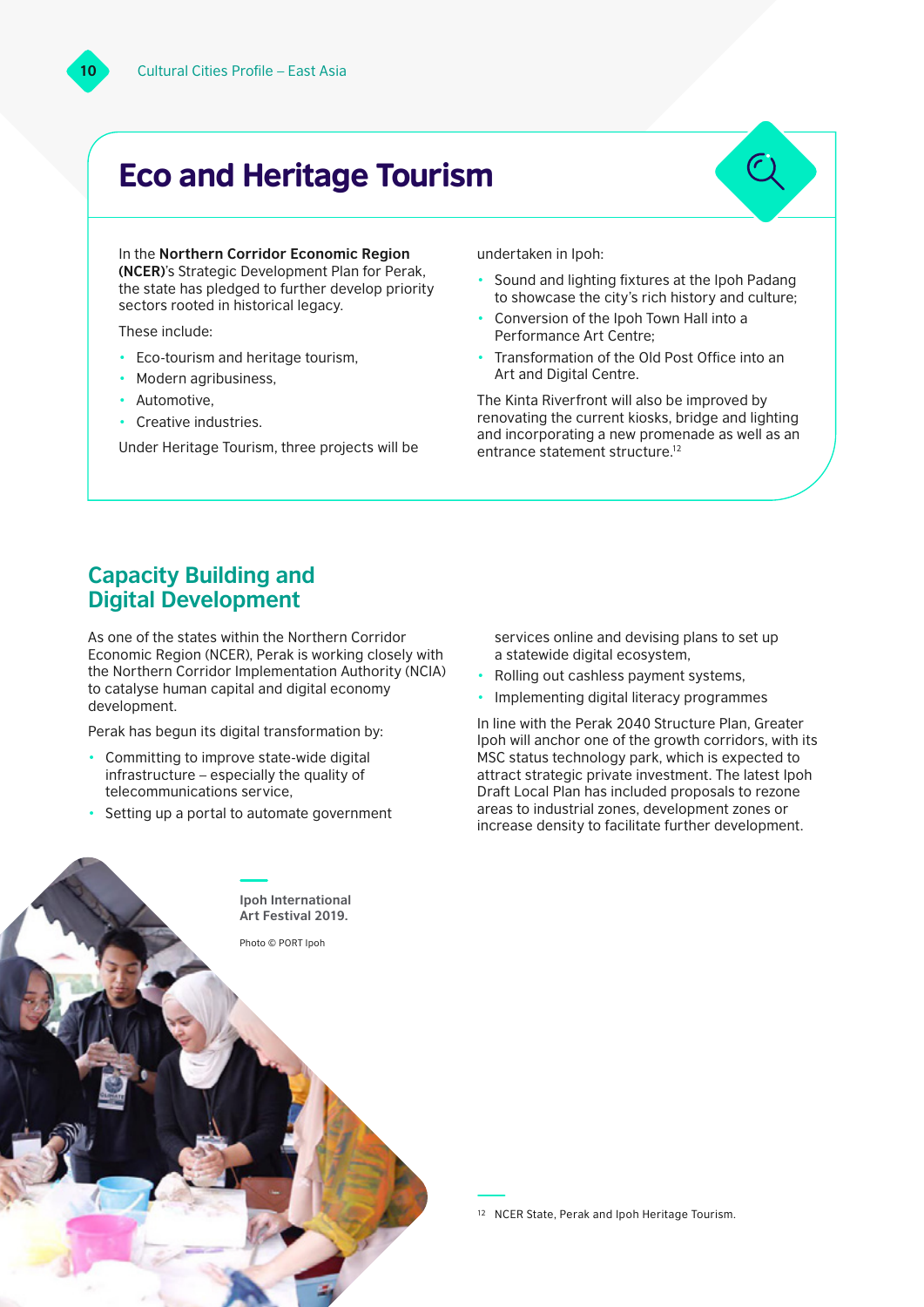



# Moving from conventional methods to digitalised systems will help increase sources of income, productivity and service quality, which realises business intelligence.

**Meor Rezal Fitri Meor Redzuan, Chief Executive Officer for Digital Perak13**

# Outcome of Key Policies in Digital Infrastructure

### **Meru Raya Smart City**

Meru Raya City was identified as Perak Corporation Limited's flagship city for the development of townships.

It also serves as Ipoh's satellite metropolis, a place that combines work, live, play and learning in one destination,14 and is being developed as a smart city.15

# **Silvervalley Technology Park (SVTP)**

SVTP, Asia's first Digital Disruptive Technology Park, is a human-centric and environmentally sustainable project that aims to improve upon Ipoh's liveability and entice skilled labour to the city.

- SVTP is to act as a platform to assist with the development of emerging applied technologies and attract core technology clusters.<sup>16</sup>
- SVTP was initiated in 2019 and is projected to be completed in 2024.17

# **Digital Perak Corporation Holdings (DPCH)**

Digital Perak Corporation Holdings (DPCH) (Formerly known as KPerak Implementation and Coordination Corporation, KPerak INC Corporation) functions as the Information & Communications Technology (ICT) for the Perak State Government, under the portfolio of Communications and Multimedia.

Its main tasks revolve around the development of smart cities, digital culture, digital economy and government digitalisation of Perak.18

### **Innovation & Multimedia Hub (Hub Inovasi & Multimedia, HiM)**

The Innovation & Multimedia Hub (HiM) was created to produce a skilled workforce and reduce the digital divide, following the Perak State Government's aspiration to become an IT literate society and the Fourth Industrial Revolution (IR 4.0). The programmes being offered are categorised according to the different groups of people:

- ICT programmes for students and school leavers; practical IT training and corporate digital training for professionals; and ICT awareness programmes for communities.19
- <sup>13</sup> [https://www.ipohecho.com.my/2020/10/07/digital-perak-collaborates-with-nepolink-and-pois](https://www.ipohecho.com.my/2020/10/07/digital-perak-collaborates-with-nepolink-and-pois
)
- <sup>14</sup> New Attractions and Projects.<http://www.perakcorp.com.my/page/266/Attraction-Centers>
- <sup>15</sup> Perak bids to make Meru smart city. [https://www.malaymail.com/news/malaysia/2018/10/03/](https://www.malaymail.com/news/malaysia/2018/10/03/perak-bids-to-make-meru-smart-city/1678881) [perak-bids-to-make-meru-smart-city/1678881](https://www.malaymail.com/news/malaysia/2018/10/03/perak-bids-to-make-meru-smart-city/1678881)
- <sup>16</sup> Silvervalley Technology Park (SVTP). [https://www.ncer.com.my/strategic-projects-programmes/](https://www.ncer.com.my/strategic-projects-programmes/thematic-industrial-parks/silvervalley-technology-park-svtp) [thematic-industrial-parks/silvervalley-technology-park-svtp](https://www.ncer.com.my/strategic-projects-programmes/thematic-industrial-parks/silvervalley-technology-park-svtp)
- <sup>17</sup> Perak Hi-Tech Industrial Park to be revived this year, says Exco. [https://www.malaymail.com/news/](https://www.malaymail.com/news/malaysia/2019/04/18/perak-hi-tech-industrial-park-to-be-revived-this-year-says-exco/1744481) [malaysia/2019/04/18/perak-hi-tech-industrial-park-to-be-revived-this-year-says-exco/1744481](https://www.malaymail.com/news/malaysia/2019/04/18/perak-hi-tech-industrial-park-to-be-revived-this-year-says-exco/1744481)
- <sup>18</sup> Digital Perak.<http://www.digitalperak.com.my>
- <sup>19</sup> Hub Inovasi & Multimedia. <http://www.digitalperak.com.my/services.php?MenuId=3>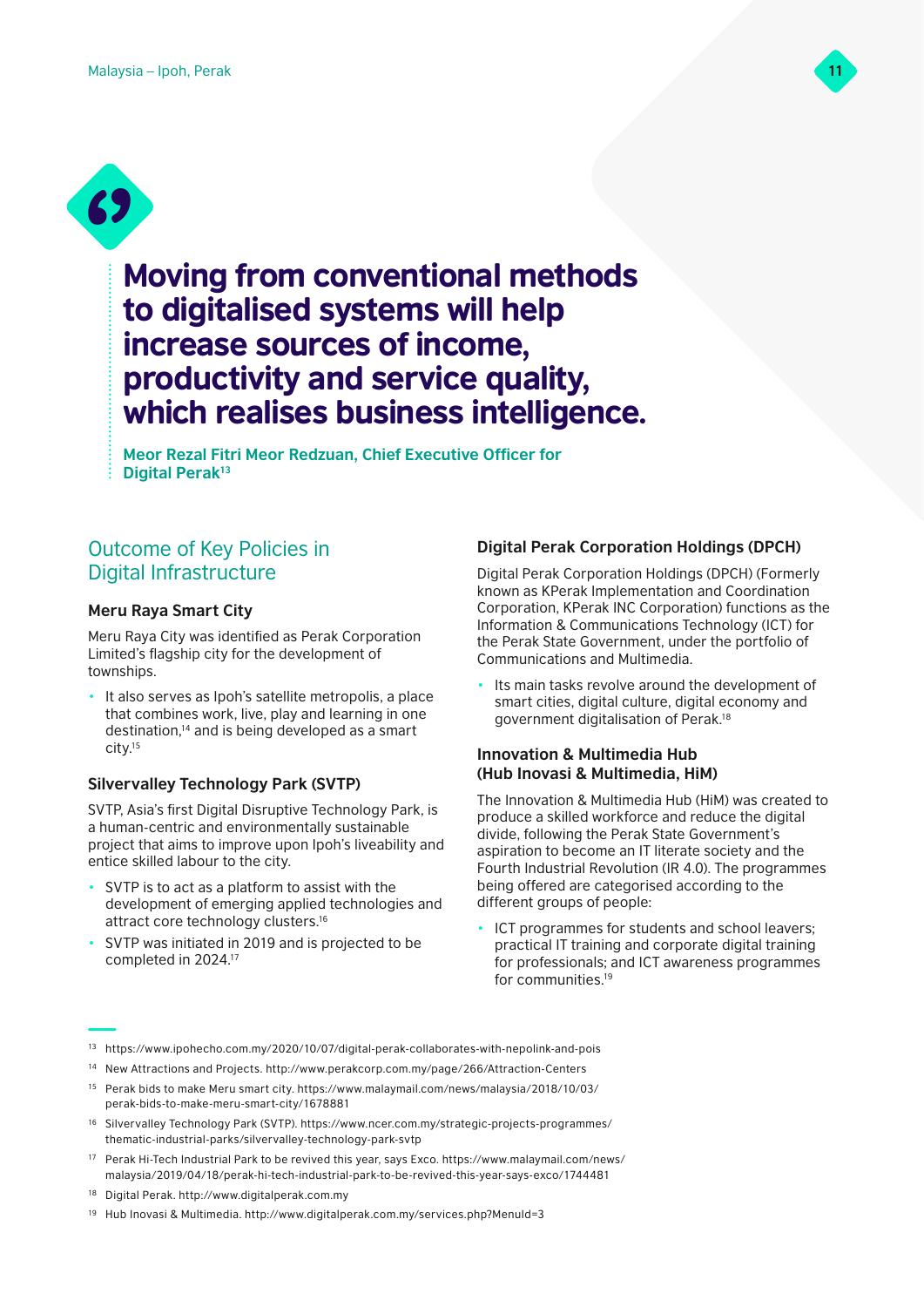# **Perak Interactive Open Resource TV (PiOR.TV)**

Perak Interactive Open Resource TV, initiated on 16 May 2019, offers a digital technology-based platform in information delivery with regards to activities, incentives and initiatives from the State Government to Perakians.

• It is equipped with a studio consisting of equipment for the production of creative content, and provides other services like advertising slots, video editing, montage development, corporate video, commercial video, documentary, event videography and studio rental.20

# **Silver Trails of Arts, Research and Techniques (START)**

Silver Trails of Arts, Research and Techniques is a programme under PORT (People Of Remarkable Talents) to help artists in Perak gaining greater exposure in the market. It collaborates with several entities to produce online art and craft documentation.

It also provides opportunities and space for Perak young generations to use the creative field as a source of income.21

# Regional Partnerships and Networks featuring Ipoh

### National Networks and Groups

### **Malaysian Association of Local Authorities (MALA), 2000 – present**

The association includes local authorities (Hall/City Councils, Municipal Councils, District Councils, and etc.) of Malaysia, and plays an essential role in coordinating their activities to enhance their development and progress. Two local authorities of Kinta District are members.22

# Regional Networks and Groups

# **The United Cities and Local Governments Asia Pacific (UCLG ASPAC)**

UCLG ASPAC is one of the Regional Sections of United Cities and Local Governments (UCLG) and was established in Taipei in 2004. It represents one of the top knowledge management hubs on local government issues in Asia Pacific. The Malaysia Association of Local Authorities (MALA) is a member of UCLG ASPAC.<sup>23</sup>

# **Indonesia-Malaysia-Thailand Growth-Triangle (IMT-GT)**

IMT-GT was formed by the governments of Indonesia, Malaysia and Thailand in 1993 to quicken economic transformation and welfare growth in their leastdeveloped regions. It covers 14 provinces in Southern Thailand, 8 states in Malaysia (Kedah, Kelantan, Melaka, Negeri Sembilan, Penang, Perak, Perlis, Selangor), and 10 provinces in Indonesia.24

# International Networks and Groups

# **Tourism Promotion Organization for Asia Pacific Cities (TPO)**

The organisation is an inter-city network to develop the tourism industry and economies of Asia Pacific cities as a whole. Ten cities from Malaysia are members of TPO. Ipoh is one of them.25

<sup>23</sup> The United Cities and Local Governments Asia Pacific.<https://uclg-aspac.org/en>

<sup>20</sup> Perak Interactive Open Resource. <http://www.digitalperak.com.my/services.php?MenuId=4>

<sup>21</sup> START. <http://portipoh.com.my/start.html>

<sup>22</sup> Malaysian Association of Local Authorities.<https://www.mala.com.my>

<sup>24</sup> Indonesia-Malaysia-Thailand Growth Triangle.<https://imtgt.org>

<sup>25</sup> Tourism Promotion Organization for Asia Pacific Cities.<http://aptpo.org/eng>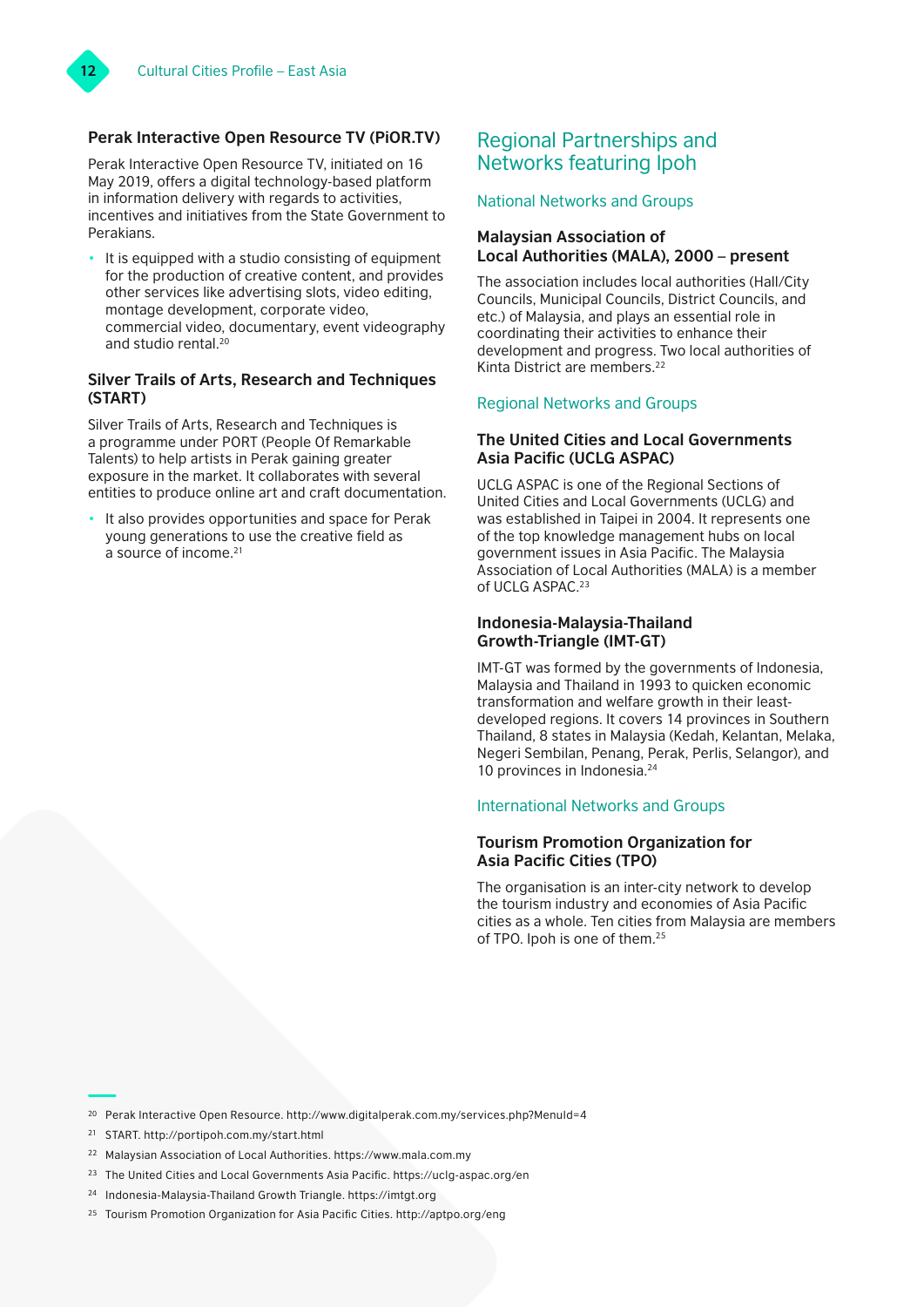

# **Environment and Sustainability**

Ipoh city is characterised by its location at the heart of the Kinta Valley, surrounded by limestone hills with three rivers.

- The Kinta Valley was declared a national geopark in 2018.
- The Lenggong Valley to its north is also set to be declared the state's second national geopark.
- The hills surrounding Ipoh are said to be one of the oldest karst landscapes in the world, with rich flora and fauna, cave networks and thus a key part of Malaysia's geological heritage.

This landscape features strongly in Ipoh's identity and narrative with its rich geological, ecological and cultural values. On clear days or mornings when the hills are shrouded in mist, the landscape changes the mood of the city.

However, this rich limestone and even marble deposit is both a boon and bane to the city with increasing quarrying changing its landscape and threatening its geopark status.

There is a legend that limestone makes the water in Ipoh special – thus endowing its women, bean sprouts and tofu with extra special qualities! It is undisputed that (pottery) clay from Ipoh is of high quality and at one time, the city was known as the ceramic capital of the world.

The lifestyle related to mining and the natural landscape enabled by the environment have been tapped as a resource for cultural and eco-tourism in recent years.



It's not limited to geological heritage alone but encompasses elements of biodiversity, archaeology, history, arts and culture… Kinta Valley Geopark can be the pioneer in eco-tourism, geo-tourism, educational activities and international research which in turn will help promote Perak to the nation and the world in line with the entity's development concept as defined by UNESCO.

**Tan Kar Hing, Executive Councillor for Tourism, Arts and Culture26**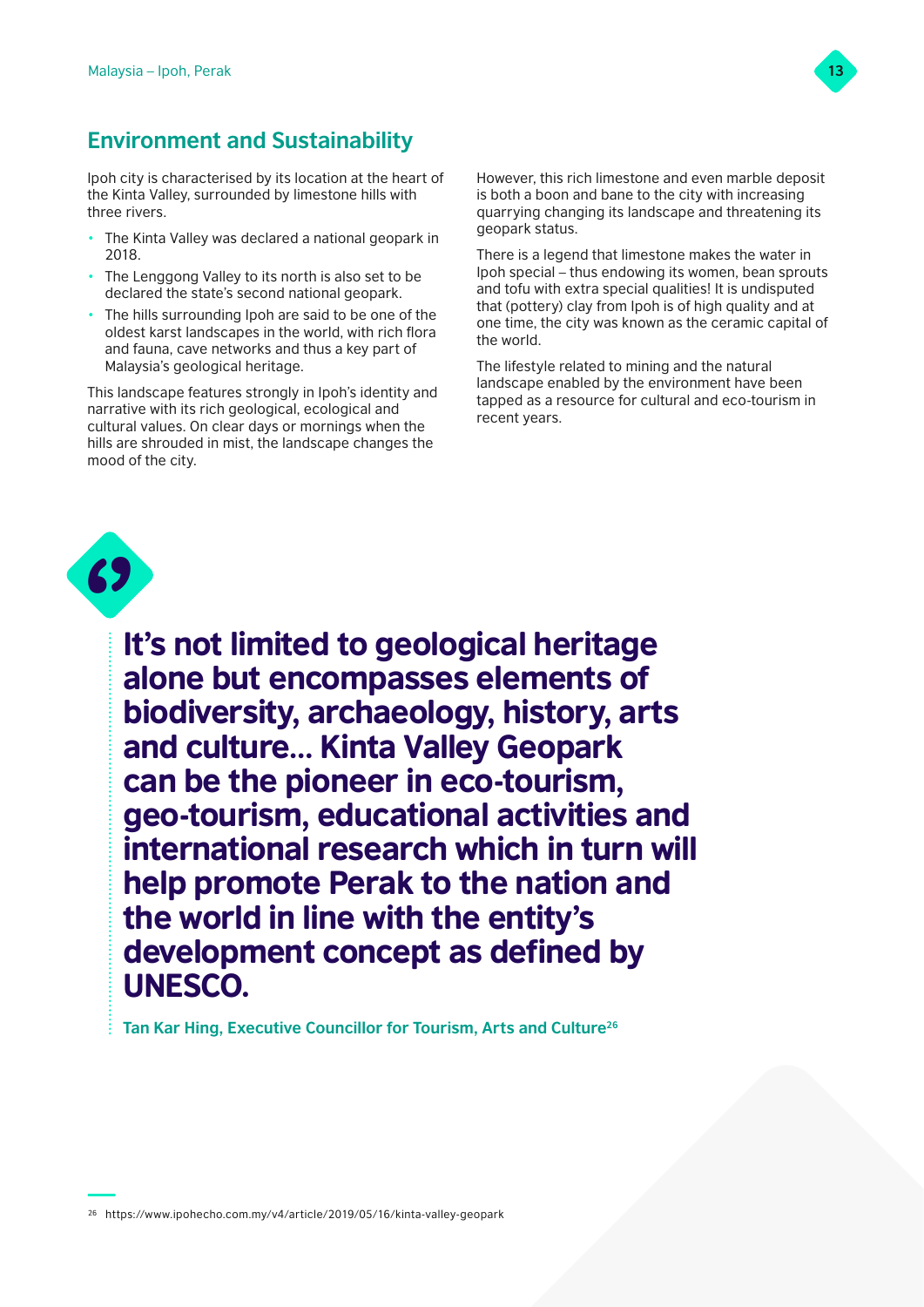# Liveability and Sustainability



Efforts have been made by the state and city to not only preserve the natural environment as a part of the Ipoh identity, but also to ensure sustainable development and increase the quality of life for its citizens.

### **Perak State Mineral Policy**

The State Mineral Policy was amended in 2018 to balance mining and rehabilitation activities.

Quarry operators are required to submit rehabilitation plans along with mining permit applications to prevent soil erosion.

### **Ipoh Local Plan 2035**

The new Ipoh Local Plan 2035 aims at turning Ipoh into a sustainable, competitive and liveable city.

The plan will replace the Ipoh Local Plan 2020 and Ipoh Heritage Tin City Special Area Plan 2020 that were gazetted in 2012 and 2014 respectively. It is presently under public inquiry and will remain that way until March 2021.<sup>27</sup>

# Clean, Green and Progressive Ipoh.

**Ipoh City Council**

# Culture, Environment and Urban Landscape – case studies

# **Trash Hero Ipoh (THI)**

Founded in January 2019, Trash Hero Ipoh is a group of volunteers from diverse ethnic and social backgrounds who come together once a week to clean up around Ipoh.

The group also visits local schools to give educational materials, educate school children about the importance of a cleaned environment, and encourage them to join cleaning programmes around Ipoh.28

# **Global Environment Centre (GEC), 1998 – present**

The Global Environment Centre, a non-profit organisation, focuses on environmental issues at the regional and international levels. GEC has undertaken many projects in different parts of Malaysia including Perak, Penang, Kelantan and Selangor.

• From 2015 to 2017, they worked on a communitybased waste management project in Pulau Pangkor and presently, they are running a project that aims to conserve the upper catchment of Kinta River Basin, a water supply to Orang Asli and local communities.29

<sup>27</sup> The Star and Edge Prop

- <sup>28</sup> Trash Hero Ipoh. <https://trashhero.org/network/trash-hero-ipoh>
- <sup>29</sup> Global Environment Centre. <https://www.gec.org.my/index.cfm?&menuid=61>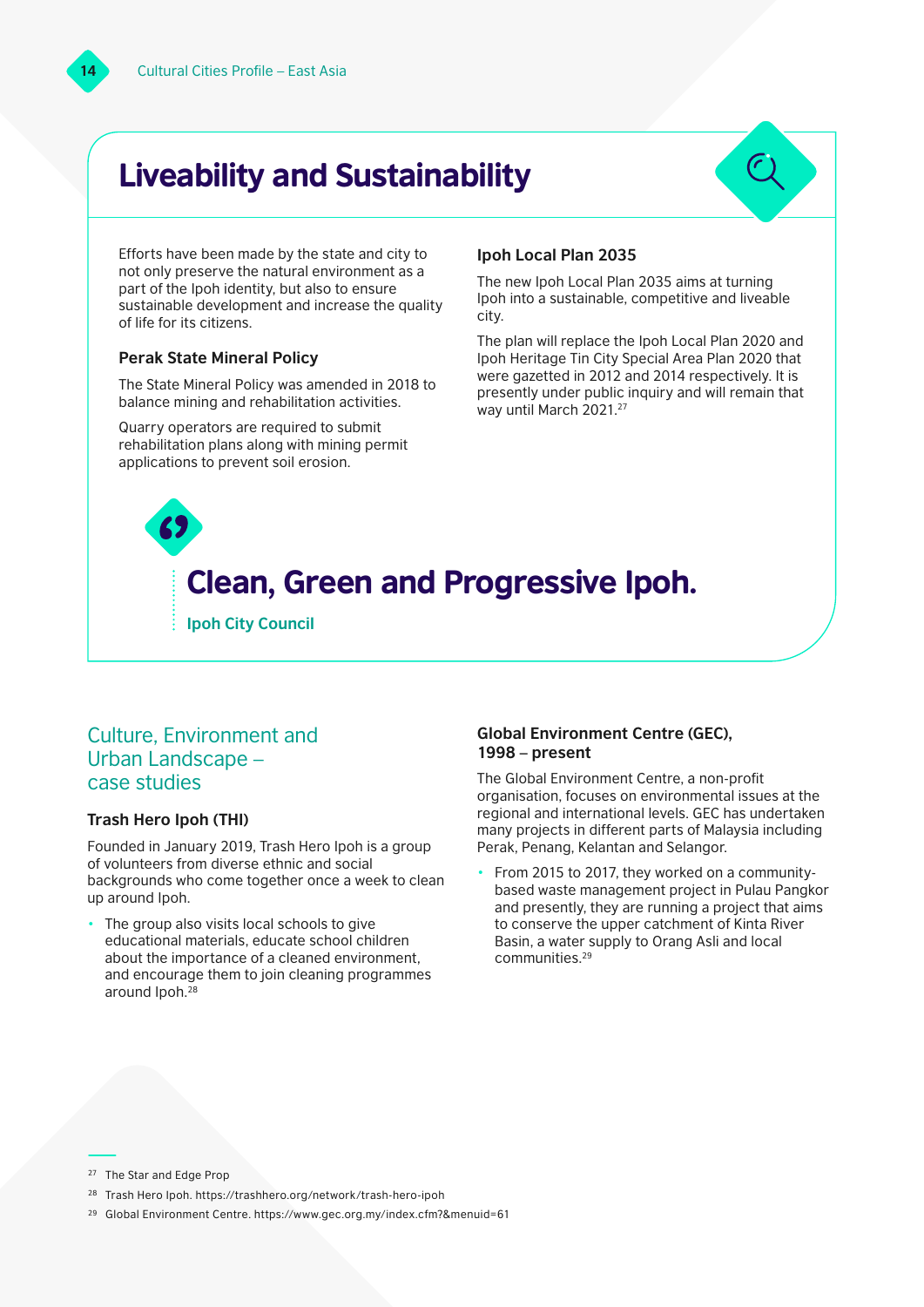

**69** 

Our main mission is to reduce current and future rubbish by inspiring long-term behaviour change in both individuals and institutions while providing solutions to avoid single-use plastics… We are trying to change people's perspective and push the idea that sometimes a small change can have a big impact on the future.

**Norhazira Jalik, one of the founders of Trash Hero Ipoh**

# **South Perak Region, 2015 – present**

The region of South Perak offers many economic development opportunities due to its rich natural environment and available tourist attractions and land, in addition to those close by in Greater Kuala Lumpur.

• The Perak Corporation Berhad (PCB), a subsidiary of the Perak State Development Corporation *(Perbadanan Kemajuan Negeri Perak)* was assigned to drive the region's economic growth. Some of the plans include the establishment of new townships and commercial areas and industrial developments in the region.30

# **Ipoh Train Station Integrated Development Project, 2019 – present**

The RM5 billion integrated development project at the Ipoh railway station and areas in close proximity, a venture between the state government's Menteri Besar Incorporated (MB Inc) and Railway Assets Corporation (RAC), is expected to be finalised between 10 and 15 years starting from 2019 and to comprise housing areas, hotels, educational institutions, commercial buildings and natural parklands.31

<sup>30</sup> Regional Development. http://www.pknpgroup.com.my/page/162/Propert

<sup>&</sup>lt;sup>31</sup> RM5bil project to turn lpoh railway station into transport hub. https://v nation/2019/10/10/rm5bil-project-to-turn-ipoh-railway-station-into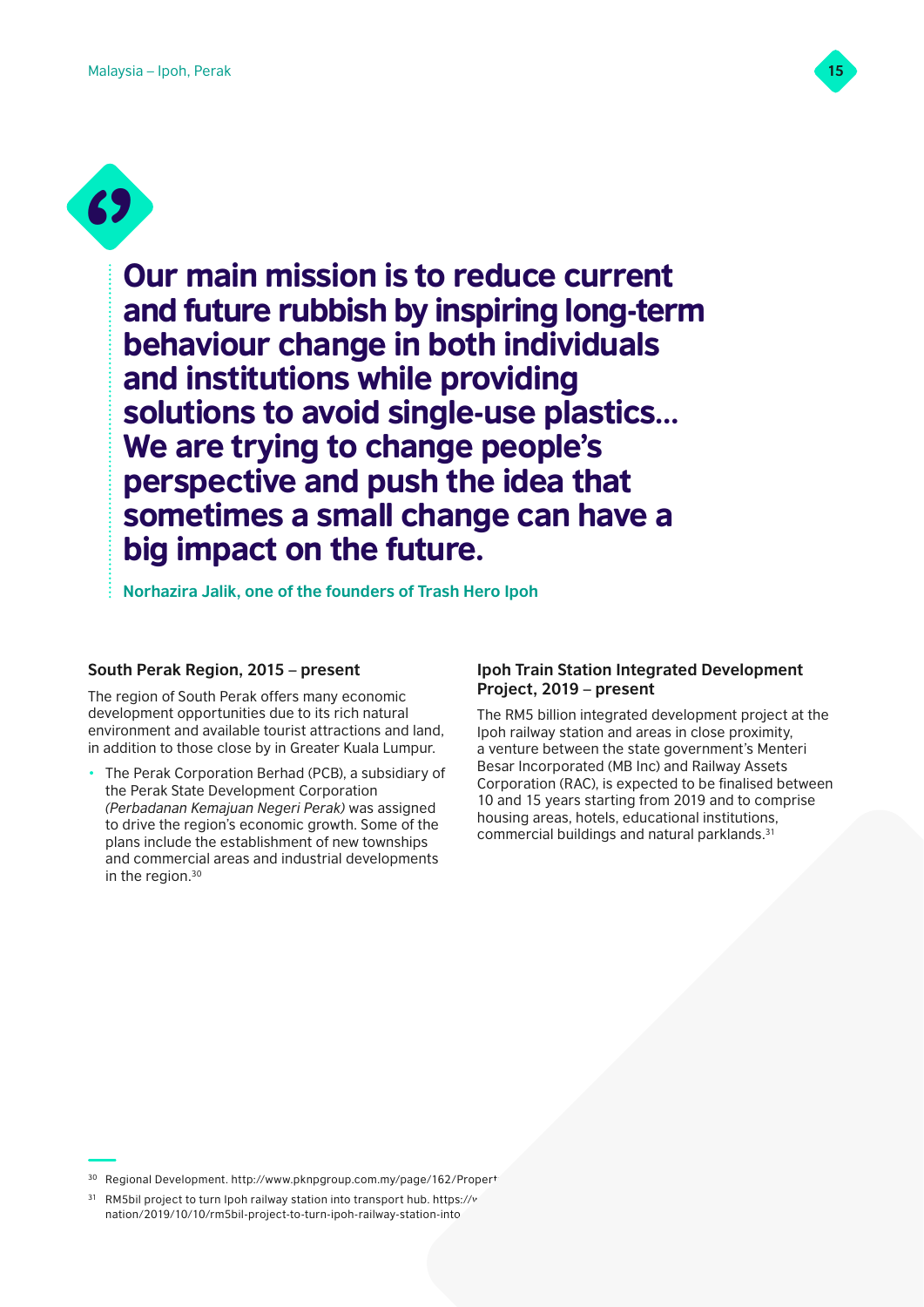

# Cultural Ecosystem and Infrastructure

Ipoh is a city that is very open to stage contemporary and fresh culture without neglecting traditional art and culture. The Ipoh International Art Festival and the Ipoh Music Symposium, which are fully sponsored by the Perak State Government through PORT, can be the best example of the benchmark to make Ipoh as an important city for arts and cultural activities that meet international festival standards. **69** 

**Nur Hanim Dato' Mohamed Khairuddin, curator and artist, General Manager PORT**

Projek Rabak is a multidisciplinary artist collective. Their name celebrates the organic nature of *'rabak'* (slacking and hang loose) – an identity that is in the DNA of Ipoh's youth culture. Slow-paced as it might be in spirit, the programming of Projek Rabak is robust and has won it a national reputation for modelling on the internationally-renowned Indonesian collective Ruangrupa.32

New mixed-use space Tin Alley<sup>33</sup> is based above an old sign maker's shopfront. The hub hosts talks, exhibitions and events.34 The space is founded by entrepreneur Tan Kai Lek who aims to bring tourism to the city through art and culture. In order to achieve this goal, Lek also initiated and sponsors a talent development project Tin Alley Cultural Creative Awards 2019 to support young creative entrepreneurs to pitch for ideas that can revive the city.<sup>35</sup>

<sup>32</sup> [https://creativehubs.my/creative\\_hub/projek-rabak](https://creativehubs.my/creative_hub/projek-rabak ) 

<sup>33</sup> [https://www.facebook.com/TinAlley.my](https://www.facebook.com/TinAlley.my 
) 

<sup>34</sup> [https://www.ipohecho.com.my/v4/article/2019/07/01/arts-and-culture-new-curator-space](https://www.ipohecho.com.my/v4/article/2019/07/01/arts-and-culture-new-curator-space 
) 

<sup>35</sup> [https://www.ipohecho.com.my/v4/article/2019/02/01/tin-alley-cultural-creative-awards-2019](https://www.ipohecho.com.my/v4/article/2019/02/01/tin-alley-cultural-creative-awards-2019 
)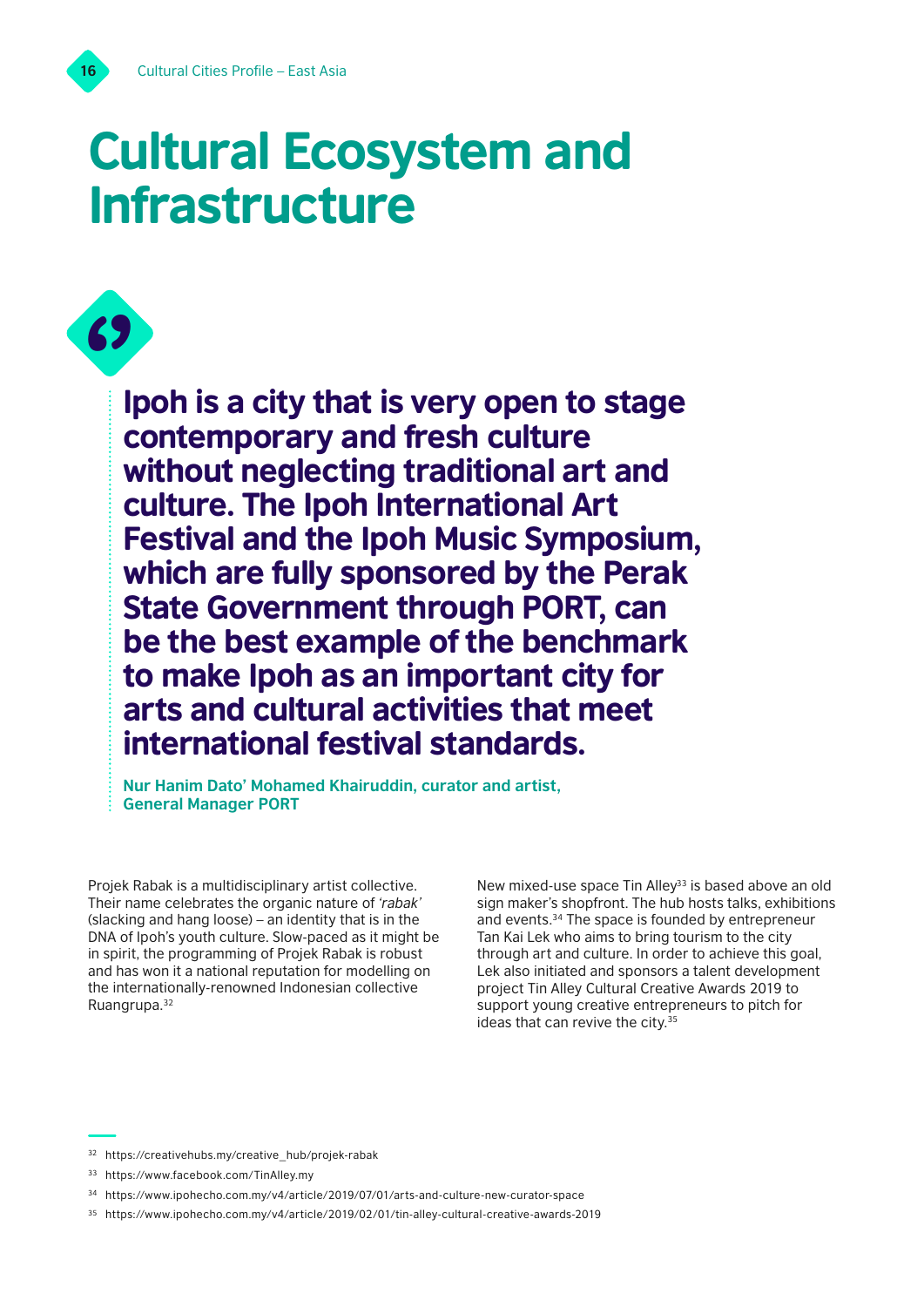

# **Tin Alley Cultural Creative Awards 2019**

The Tin Alley Cultural Creative Awards was created to enable young and driven entrepreneurs to establish their business through cultural creativity, and to facilitate tourists' and visitors' in-depth exploration of the city.

- The competition is opened to all creatives (local and foreign individuals or groups) under the age of 45.
- Applicants must submit their business proposals to Ipoh Tin Valley Sdn. Bhd. and include the following information: commodity, service, style, selling point and marketing strategy.
- Successful applicants may receive up to one-year free rent and be given assistance from an enterprise mentor, interior designer and professional promotional team.36



# The objective of the award is to attract young, passionate entrepreneurs to realise their business via cultural creativity, enabling tourists and local visitors to explore Ipoh in-depth.

**Tan Kai Lek, the organiser of the Tin Alley Cultural Creative Awards 201937**

# **Perak Creative Fund (Dana Kreatif Perak @ PORT, DKP), 2019 – present**

The Perak Creative Fund, an initiative from the Perak State Government, seeks to provide assistance with regards to visual arts, performing arts and music to artists born in Perak and aged between 18 to 45 years. Each application, which is reviewed by a specially appointed Advisory Panel Committee, must include a proposal and cannot exceed RM10,000.38

# **T-City, 2016 – present**

T-City, worth RM15.1 billion, is Malaysia's first motorsports-themed modern integrated township development project situated about 10km from Ipoh's city centre. Sponsored by Goodland Group and Citrine Capital, it is projected to be finalised in 10/20 years starting from 2016 and to include a range of motor racing circuits, a water-themed park, a motorsports country club, shop offices, auto-galleries and commercial offices, specialty food and beverage outlets, hotels, serviced apartments and a land transport terminal.39

- <sup>37</sup> [https://www.ipohecho.com.my/v4/article/2019/02/01/tin-alley-cultural-creative-awards-2019](https://www.ipohecho.com.my/v4/article/2019/02/01/tin-alley-cultural-creative-awards-2019
)
- <sup>38</sup> PORT Ipoh. <https://www.facebook.com/portipohevent/photos/pcb.464316437832959/464316364499633>
- <sup>39</sup> T-City, a RM15 billion motorsports-themed development, to rise in Perak. [https://www.nst.com.my/](https://www.nst.com.my/news/2016/11/187819/t-city-rm15-billion-motorsports-themed-development-rise-perak) [news/2016/11/187819/t-city-rm15-billion-motorsports-themed-development-rise-perak;](https://www.nst.com.my/news/2016/11/187819/t-city-rm15-billion-motorsports-themed-development-rise-perak) Official website: [http://](http://tcity.com.my) [tcity.com.my](http://tcity.com.my)

<sup>36</sup> Tin Alley Cultural Creative Awards 2019. [https://www.ipohecho.com.my/v4/article/2019/02/01/](https://www.ipohecho.com.my/v4/article/2019/02/01/tin-alley-cultural-creative-awards-2019) [tin-alley-cultural-creative-awards-2019](https://www.ipohecho.com.my/v4/article/2019/02/01/tin-alley-cultural-creative-awards-2019)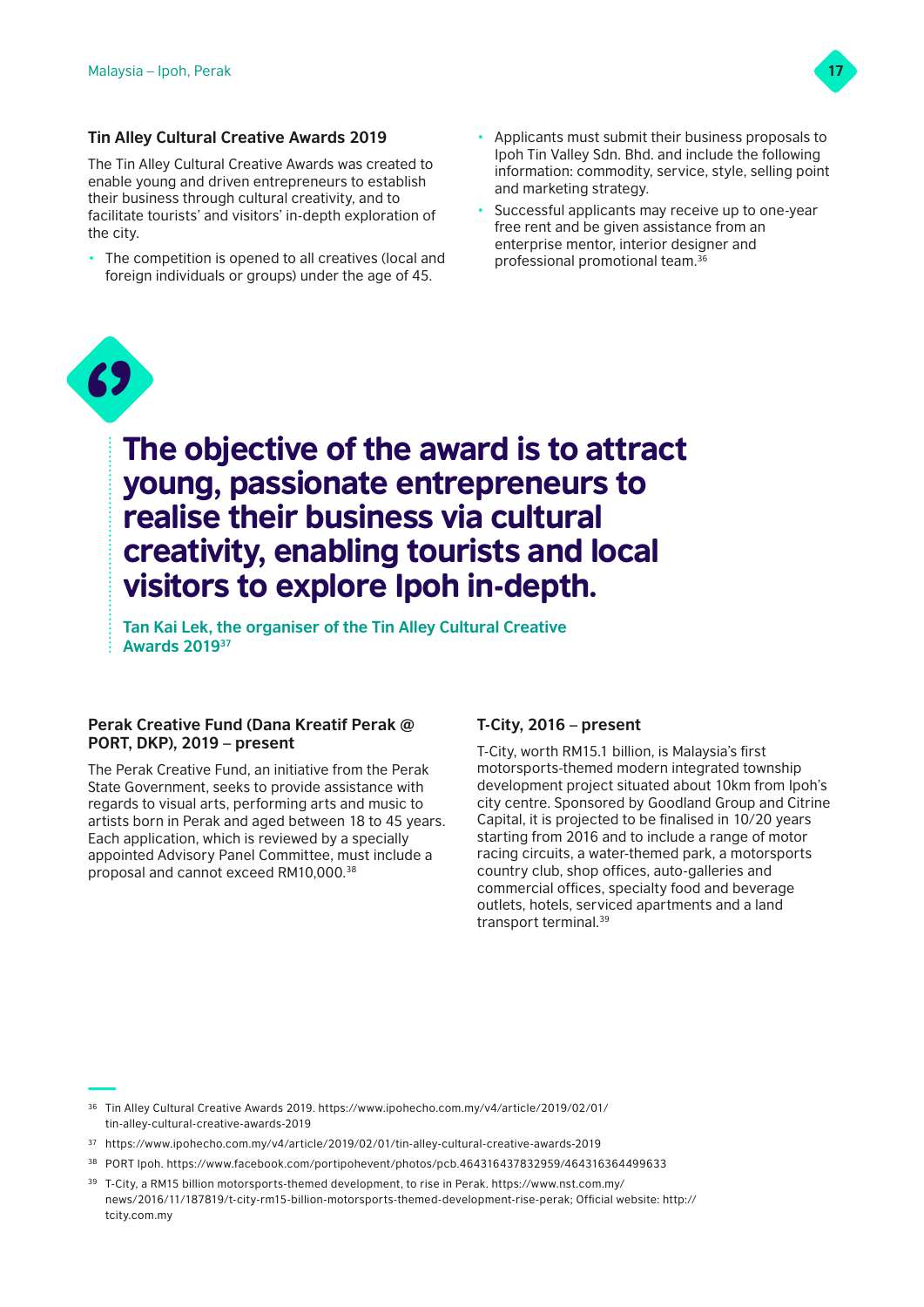# **Daybreak Society**

Daybreak is an acronym for 'Disabled Adults and Youths Being Rewarded, Encouraged and Accepted in Kinta'.

- The society was founded by the Canning Garden Methodist Church in 1992 and registered with the Registrar of Societies in 1996.
- It provides programmes that focus on developing the abilities of trainees in a broad range of skills and work situations including handicraft, vegetable

farming, socks manufacturing, assembly and packaging, and general cleaning.40

# **Leadspire Academy, 2018 – present**

Leadspire Academy, founded by Soonufat Supramaniam (Sir Soon), is an education centre that focuses on innovation in learning via four key pillars being Performing Arts, Leadership Training, Language Mastery, and Communication Skills to make learning fun and relevant to students.<sup>41</sup>



[In Ipoh, we have] numerous creative communities. Looking at art and culture, for example, we have film photography and film developer as well. Not to forget visual art and literature art. Most importantly is the music art community in Ipoh. Music is what we can say that starts the spark of what we have now in Ipoh. Sport is now taking place in Ipoh too. We have communities that turn their hobbies into work of art where they gather and take their hobbies seriously and beneficially. Such as cycling and jump rope. In Ipoh too, we have a lot of collectors that collect collectible items such as toys, compact discs, apparel as their hobby and turn it into a business. Some are doing it full-time. And some are doing it as a side job.

**Mohd Adam Bin Jalaludin, Founder of Peace Be Upon You (PBUY)42**

<sup>40</sup> Leadspire Academy. [https://creativehubs.my/creative\\_hub/leadspire-academy;](https://creativehubs.my/creative_hub/leadspire-academy) Official website: <https://www.leadspireacademy.com>, accessed in July 2021.

<sup>41</sup> Persatuan Daybreak. <http://daybreak.org.my>

<sup>42</sup> Interview by Penang Institute.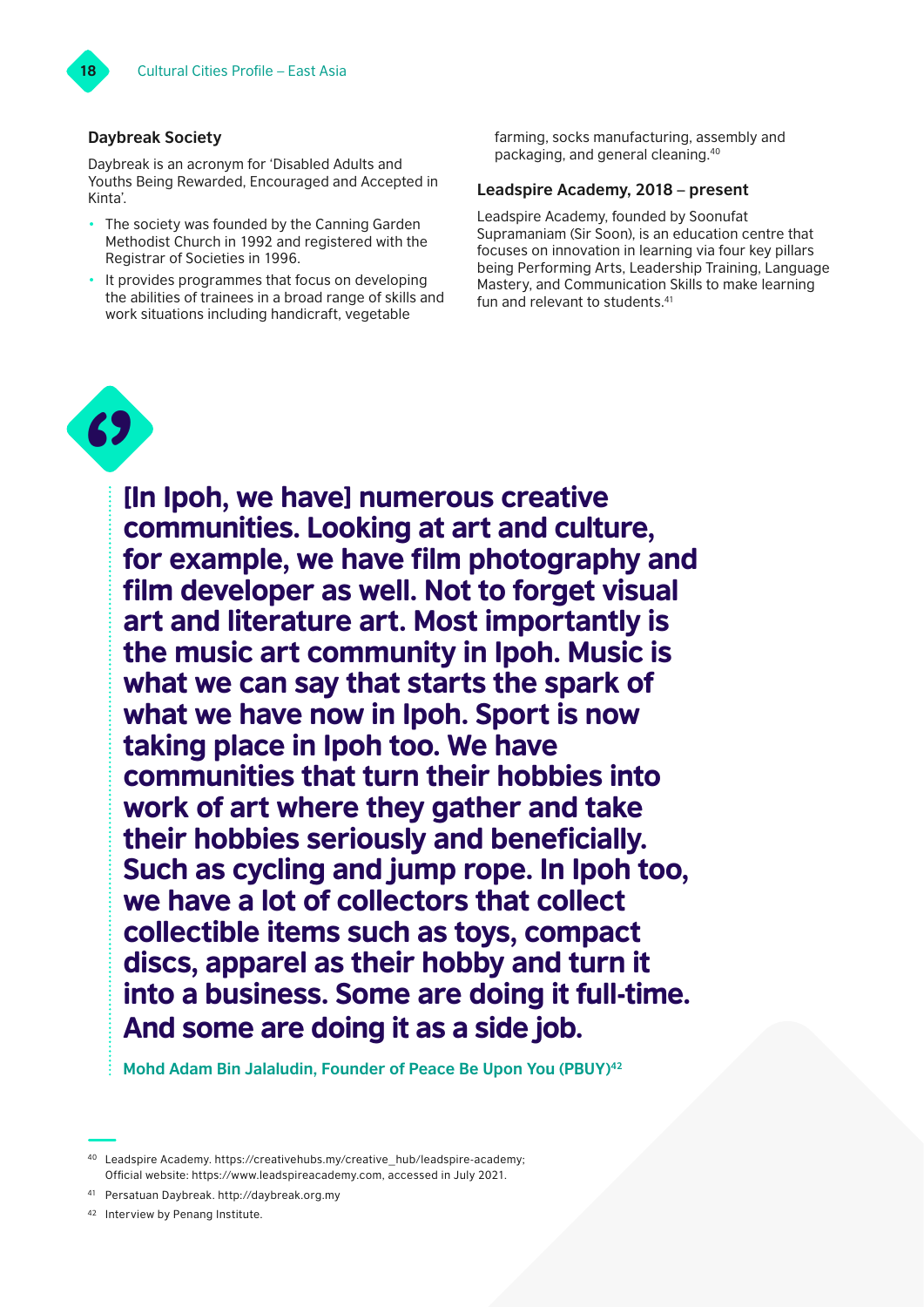# **Heritage Assets and Activation**

Ipoh possesses a rich cultural heritage mainly inherited by Chinese immigrants.

- In the late 19th century, the Kinta Valley was a key employment centre for migrant Chinese – who greatly influenced Ipoh's cultural practice.
- In 1921, the Chinese population in the Kinta Valley was estimated to be at 123,278 and consisted mainly of Cantonese (around 48%) and Hakka (around 38%).



Maintaining a heritage site is important. It is part of our history and that is why a location is gazetted as a national heritage... locals play an important role in maintaining heritage sites… We should all do our part such as cleaning the site and throwing away rubbish in garbage bins.

Law Siak Hong, Perak Heritage Society President<sup>43</sup>

This resulted in the Perak government declaring the first two days of the Chinese New Year as public holidays and allowing the firing of fire festival crackers on permitted times as well as organisation of Chinese festivals. These cultural traditions are still being observed.<sup>44</sup>

Recently Ipoh has experienced a tourism boom and 'cultural renaissance' specifically around the Old Town quarter after a series of successful heritage activation projects. (see heritage activation case studies below)

In 2018, this has resulted in a rise of unique boutique hostel offering, totalling 634 choices of visitor accommodation in and around Ipoh.<sup>45</sup>

<sup>43</sup> [https://www.nst.com.my/news/nation/2020/01/555840/public-must-take-pride-heritage-assets](https://www.nst.com.my/news/nation/2020/01/555840/public-must-take-pride-heritage-assets ) 

<sup>44</sup> Nasution, K. H. & Lubis, A. R. ,2005. Kinta Valley – Pioneering Malaysia's Modern Development. P. 206

<sup>45</sup> <https://www.ipohecho.com.my/v4/article/2018/11/16/the-ipoh-renaissance-old-town-out-of-control>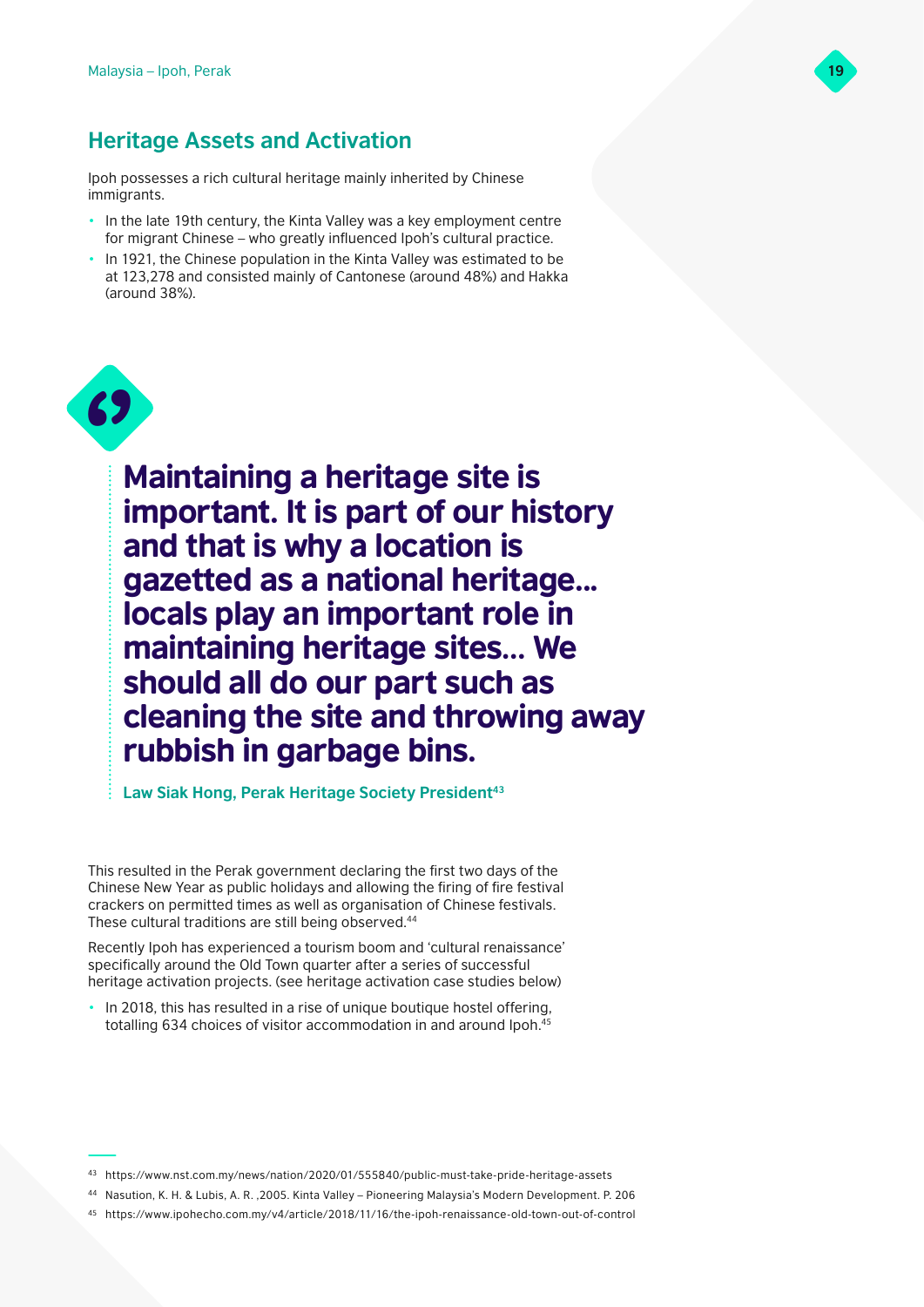

Ipoh is enjoying a reawakening of sorts. The old town of Ipoh has been revitalised – new hipster cafes and outlets are springing up and street art can be seen throughout.

**Shawn Lourdusamy of DMR Productions, Singapore46**

# Intangible Culture – Passing on the Torch

Founded in 1924, **Ipoh Chinese Chinwoo Athletic Association** offers a variety of traditional cultural classes such as folk dances, Chinese drums and wushu martial art, lion and dragon dances for the association's younger generation to preserve and

ensure that their culture is passed down to future generations.

It is a cultural hub where the community network, practice cultural tradition and pass on their lifestyle.<sup>47</sup>

# UNESCO Titles

# **Archaeological Heritage of the Lenggong Valley, 2012 – present**

Category: Cultural

The area consists of four archaeological sites in two clusters which span close to 2 million years. It is considered one of the longest records of early man in a single locality, and the oldest outside the African continent. Located in the lush Lenggong Valley, it includes open-air and cave sites with Palaeolithic tool workshops.

The number of sites found suggests the existence of a quite large, semi-sedentary population with cultural remains from the Palaeolithic, Neolithic and Metal ages.<sup>48</sup>

<sup>46</sup> <https://www.straitstimes.com/lifestyle/arts/singapore-malaysia-art-and-culture-festival-heads-to-ipoh>

<sup>47</sup> [Ipoh Echo.](https://www.straitstimes.com/lifestyle/arts/singapore-malaysia-art-and-culture-festival-heads-to-ipoh)

<sup>48</sup> Archaeological Heritage of the Lenggong Valley. <https://whc.unesco.org/en/list/1396>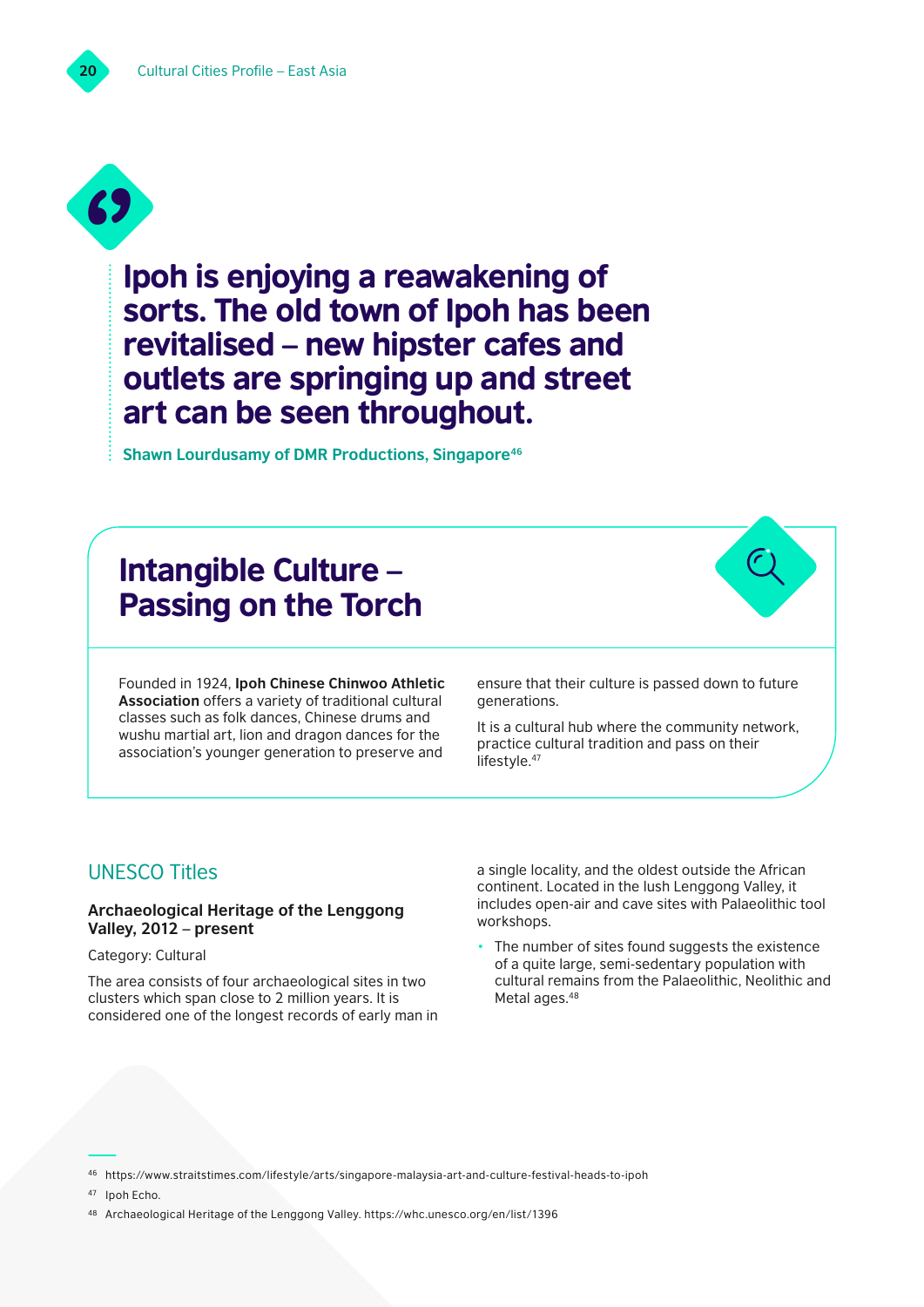

# Heritage Activation – case studies

Ipoh heritage features strongly in the development of the city and the NCIA has plans to highlight Ipoh Heritage Tourism. Among its initiatives are:

- To transform the Town Hall into a performing arts centre,
- The old post office into an art and digital centre and
- Upgrading selected heritage buildings and the riverfront with sound and lighting,

Ipoh City Council has also promoted the Ipoh Heritage Trail on a dedicated microsite and the city council's channel *Radio TV Bandaraya Ipoh*. Its Town and Country Planning department also shares information online like guidelines on heritage conservation, and the city's heritage inventory.

Following the success of the mural trail in George Town, Ipoh also developed one that takes visitors around the old town. This has also sparked other mural initiatives city wide increasing this mode of public art. These trails are promoted as one of the city's tourism attractions.49

Buildings in the old town have also been taken over by new businesses, creating new boutique hotels, eateries and indie merchandise that are frequented by local tourists.

- This regeneration has also attracted increased weekend and day visits from other nearby cities such as Penang and Greater KL. Success stories such as boutique hotel Sekeping Hong Keng<sup>50</sup> has been a well-recounted tale of urban revival.
- Although the pandemic has hit businesses hard forcing some to close, there is still energy and optimism in the old town with the recent inclusion of a large book chain Bookxcess setting up shop in an old bank vault in one of the heritage buildings.51

# **Ipoh Heritage Trail**

The Ipoh Heritage Trail consists of 27 historical buildings and locations situated from the old town of Ipoh to the business area such as Town Hall Building, the Ipoh Railway Station, the Birch Memorial and many more, all of which showcase Ipoh's rich history, both pioneer and sovereign.52



There will be more mural paintings and we'll be repairing buildings and areas along the heritage trail. Even so, basic structures of these buildings will be conserved to retain their historical identities.

**Dato' Rumaizi Baharin, Mayor of Ipoh53**

- <sup>49</sup> <https://www.malaysia-traveller.com/ipoh-mural-art-trail.html>
- <sup>50</sup> <https://www.sekeping.com/kongheng/home.html>
- <sup>51</sup> [https://www.nst.com.my/lifestyle/pulse/2019/04/478437/](https://www.nst.com.my/lifestyle/pulse/2019/04/478437/bank-bookstore-bookxcess-opens-its-door-ipoh) [bank-bookstore-bookxcess-opens-its-door-ipoh](https://www.nst.com.my/lifestyle/pulse/2019/04/478437/bank-bookstore-bookxcess-opens-its-door-ipoh)
- <sup>52</sup> Ipoh Heritage Trail. [http://ipohheritage.mbi.gov.my/index.php/](http://ipohheritage.mbi.gov.my/index.php/map) [map](http://ipohheritage.mbi.gov.my/index.php/map)
- <sup>53</sup> [https://www.ipohecho.com.my/2020/10/24/](https://www.ipohecho.com.my/2020/10/24/exploring-the-main-heritage-assets-of-ipoh) [exploring-the-main-heritage-assets-of-ipoh](https://www.ipohecho.com.my/2020/10/24/exploring-the-main-heritage-assets-of-ipoh)

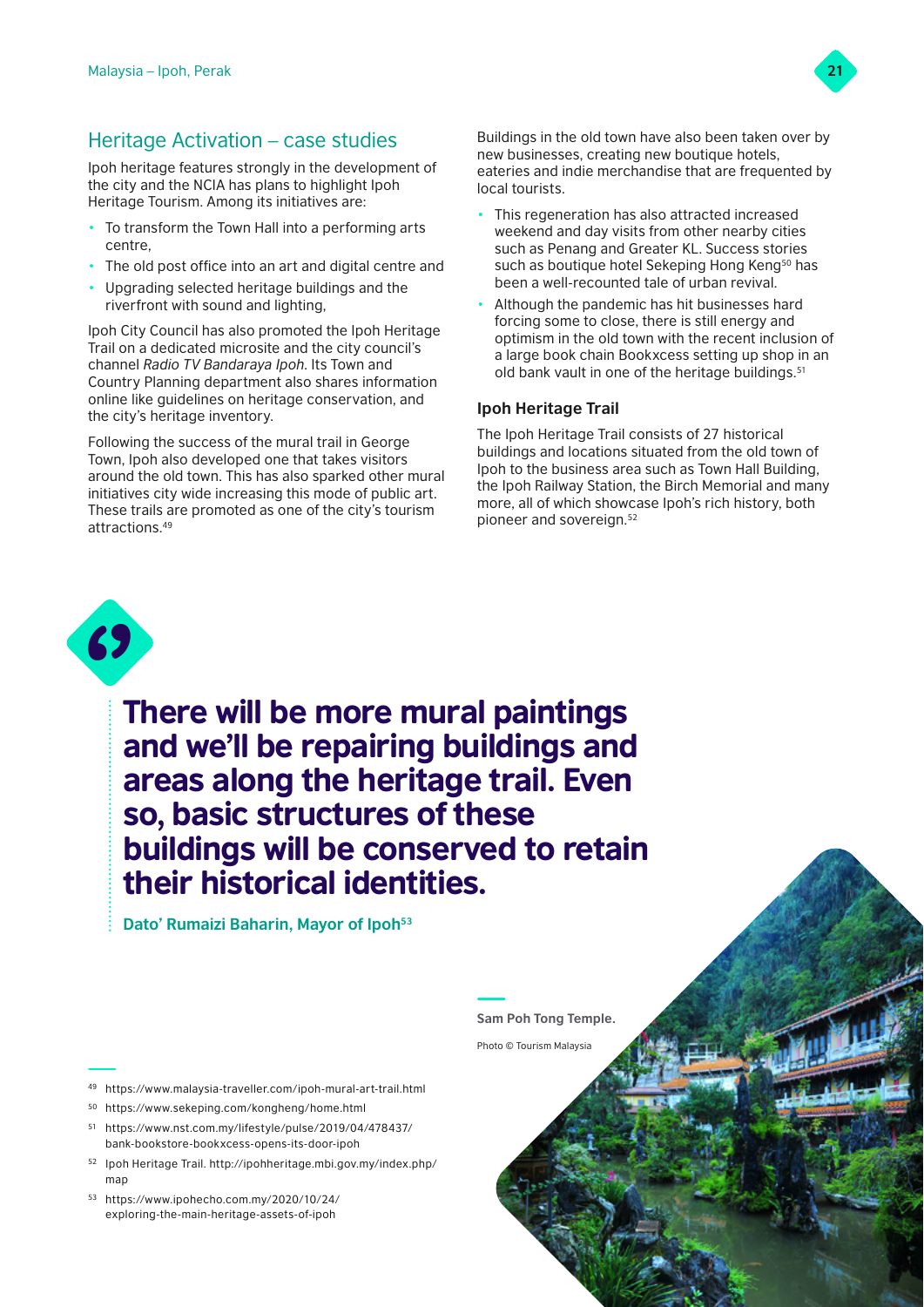

[In Ipoh we have a] creative culture – where mostly everyone moves independently, [come together to] form a community. For instance; music culture, sport culture, film photography culture and a lot more. From there, it creates another opportunity that grows Ipoh's economy. Ipoh now has various coffee houses, eatery shops and also alternative event spaces.

**Mohd Adam Bin Jalaludin, Founder of Peace Be Upon You (PBUY)54**

# **Sample of 'Movers and Shakers' in the Cultural and Creative Sector of Ipoh**

The indie music scene in Ipoh is proud of what they believe is their distinctive sound, making the city a birth place of creative talents.<sup>55</sup> In Greater Ipoh, art collectives like Kapallorek Artspace and Projek Rabak, on top of the higher education institutions such as the Universiti Teknologi MARA Perak Branch, act as linchpin of the cultural scene.

<sup>54</sup> Interview by Penang Institute.

<sup>55</sup> [https://www.nme.com/en\\_asia/news/music/mohd-jayzuan-announces-new-compilation-of-ipoh-in](https://www.nme.com/en_asia/news/music/mohd-jayzuan-announces-new-compilation-of-ipoh-indie-rock-and-experimental-music-2777812)[die-rock-and-experimental-music-2777812](https://www.nme.com/en_asia/news/music/mohd-jayzuan-announces-new-compilation-of-ipoh-indie-rock-and-experimental-music-2777812)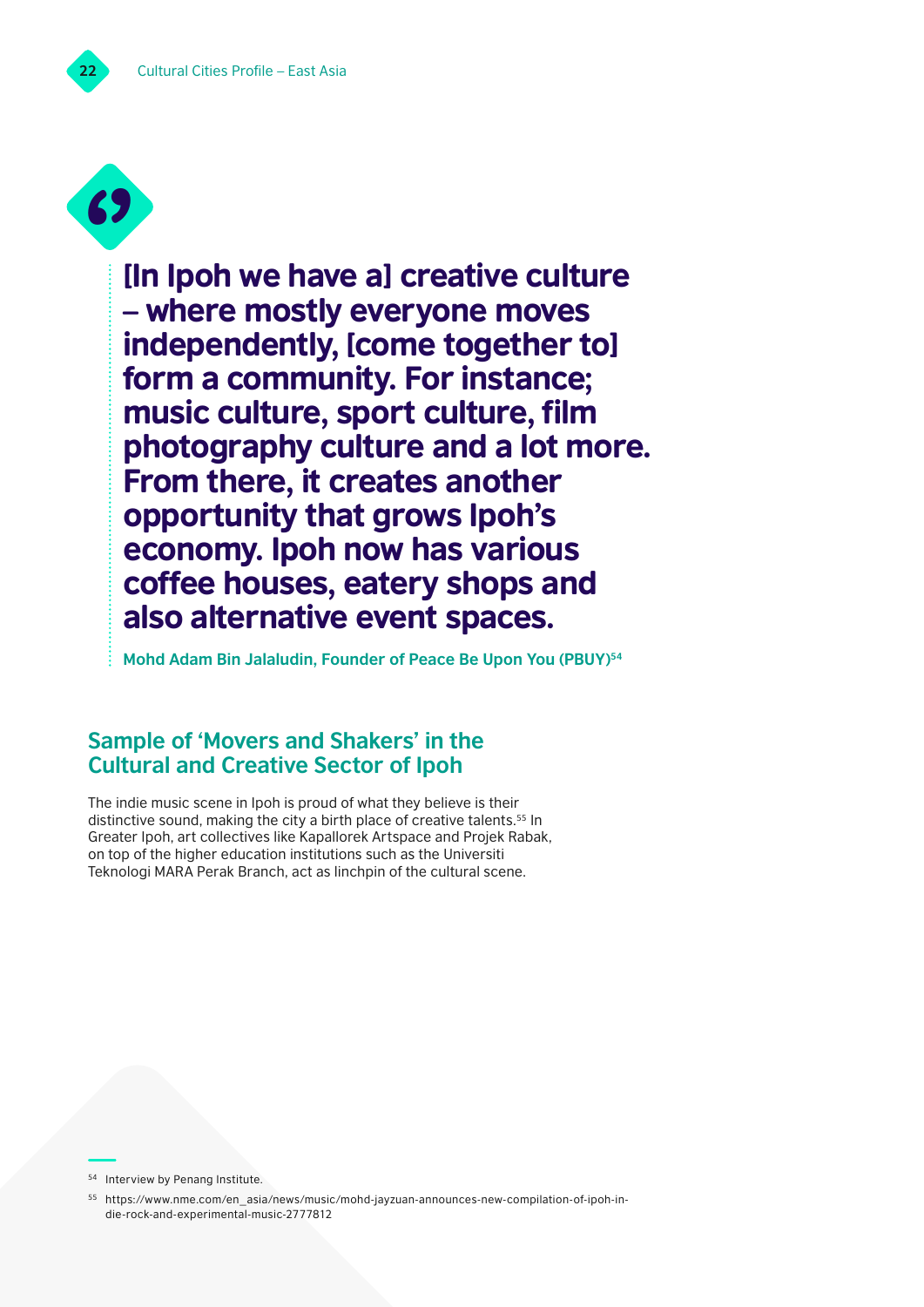

**69** 

Once a week, we still have events, and in between weekends, we have forums, workshops. So it's very healthy and very happening. That's what we see most clearly, the most visible change in Ipoh. A few of the people that we know have come to Ipoh just for the art scene. That is one of the impacts that we can observe. They moved to Ipoh because they know Ipoh has forums, has workshops, has collectives like Projek Rabak that push people to make art.

**Mohd. Jayzuan, Khizanat/Projek Rabak56**



<sup>56</sup> https://creativeconomy.britishcouncil.org/media/resources/ Malaysia\_Creative\_Hubs\_Report\_final.pdf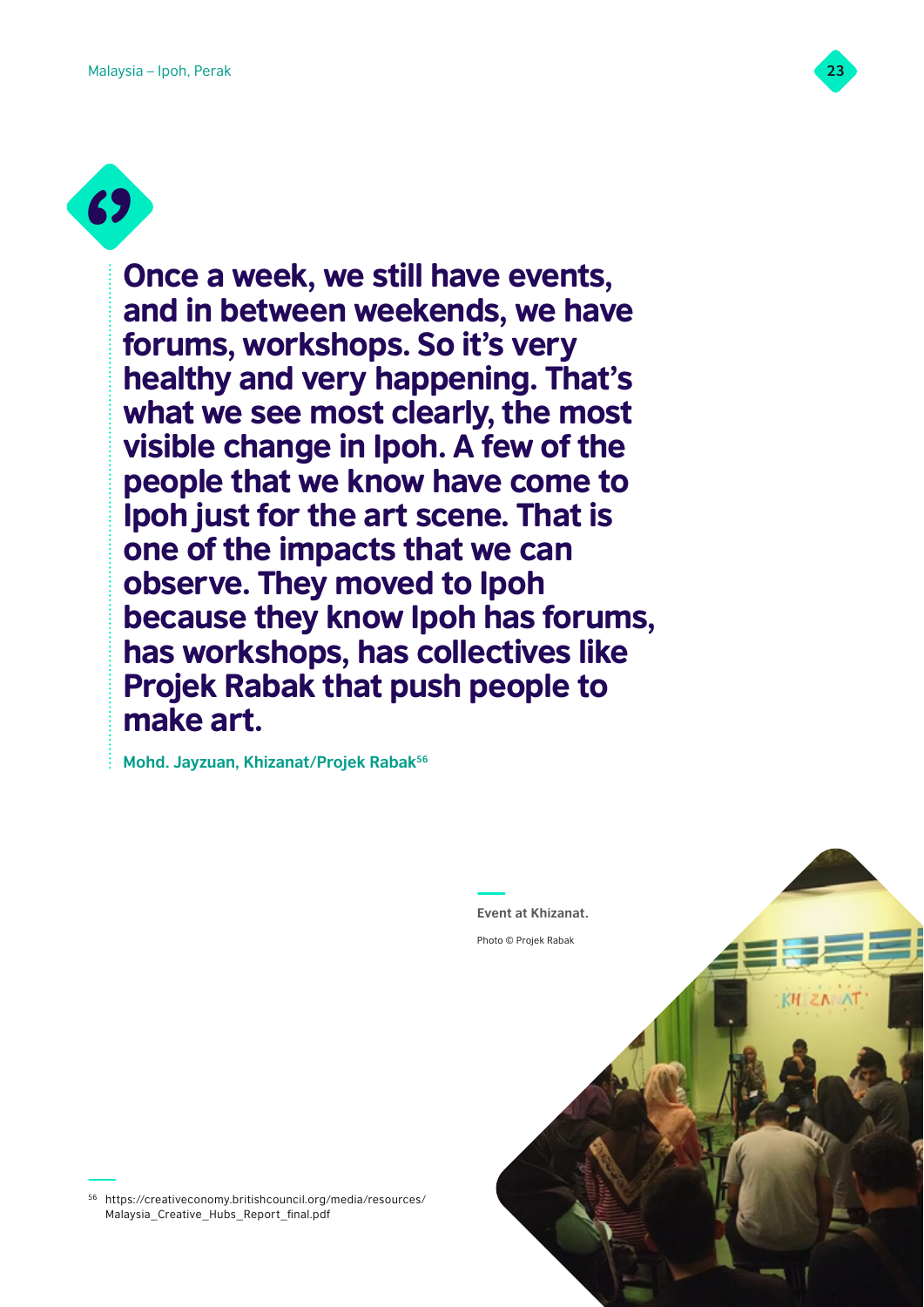### **Table 1 Selected Ipoh stakeholders<sup>57</sup>**

| Media/Film/Digital            | Arts                                                                               | Crossover - Culture/Arts/Lifestyle                    |
|-------------------------------|------------------------------------------------------------------------------------|-------------------------------------------------------|
| Eksentrika, 2016              | Bernice Lew, cake designer                                                         | Cook with Ipohbunny, n.d.                             |
| Ipoh Echo, 2006               | Datin Rosalina Ooi-Thong, president of<br>the Perak Society of Performing Arts     | Ipoh World, 2004                                      |
| Perak Film Office (PFO), 2017 | Dato Lat (Mohd Nor Khalid), cartoonist                                             | Law Siak Hong, president of<br>Perak Heritage Society |
| Sharpened Word (SW), 2015     | Fadly Sabran, artist                                                               | Tan Kai Lek, owner of Tin Alley and<br>Wood Museum    |
| Sugu Pavithra, Youtubers      | Keith Tan Jian Li, pianist                                                         | Jovian Lee, curator of Yasmin<br>Neusuem              |
|                               | Mohd Jayzuan, musician                                                             | Ng Seksan, Sekepening Kong Heng                       |
|                               | Nur Hanim Khairuddin, curator and artist,<br><b>General Manager PORT</b>           | Dexter Song, founder Burps and<br>Giggles             |
|                               | Shahirah Mohd. Nasir, writer                                                       | Perak Academy                                         |
|                               | Tan Sri Michelle Yeoh, actress                                                     |                                                       |
|                               | Yoke Lin Eu, poet                                                                  |                                                       |
|                               | Fazleena Hishamuddin, poet, writer, actress<br>and theatre director                |                                                       |
|                               | Subain Singham, musician and president of<br>the Greentown Indian Cultural Society |                                                       |



# Ipoh is such a small town that knowing each other so well creates a tremendous, strong and wide support system among all the communities.

**Mohd Adam Bin Jalaludin, Founder of Peace Be Upon You (PBUY)<sup>58</sup>** 

<sup>57</sup> For the purpose of this report, cultural influencers are defined as the media or cultural sector go to people comprising key opinion leaders who are networked into the public, private and cultural scene. They or their organisations, where possible, have a substantial following (>50,000 followers) especially on social media and/or digital channels and are seen as credible experts in their field and can influence change, innovating culture and arts practices through their programmes. In order to provide a sampling of the movers and shakers, they have been categorised into 3 key sectors comprising media, film and digitals, the arts, and those within a crossover of culture, arts and lifestyle.

<sup>58</sup> Interview by Penang Institute.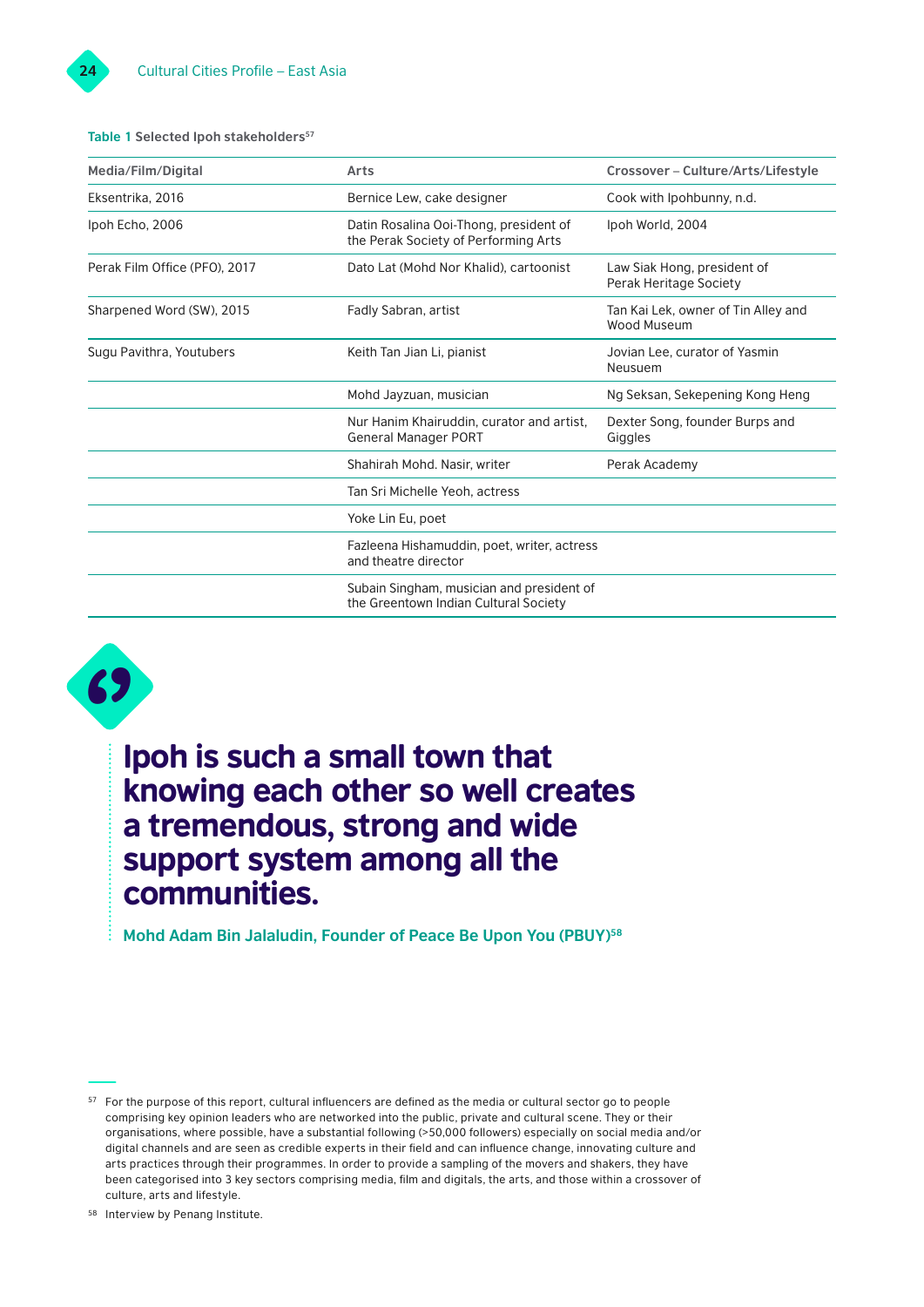# Media/Film/Digital

# **Eksentrika, 2016 – present**

Eksentrika is a community platform for writers, artists and creatives from different artistic backgrounds to interact and work with each other, discuss current issues, and share their works. Founded in 2016, Eksentrika was born to promote local creatives who are lesser known in the country and give these talented creatives a voice in the context of Malaysia through articles and published work.59

# **Ipoh Echo, 2006 – present**

Ipoh Echo is a community-based newspaper established with the sole aim of providing a platform for the residents of Ipoh to voice and share their views, concerns and happenings. It acts as a medium to bridge the gap between the authorities and the citizens.60

# **Perak Film Office (PFO), 2017 – present**

The Perak Film Office from Digital Perak Corporation Holdings is an initiative that aims to encourage local and foreign filmmakers to choose Perak as a filming location due to its rich history, colonial buildings, various cultures and natural landscapes hence making it the perfect venue for 'realism'.<sup>61</sup>

# **Sharpened Word (SW), 2015 – present**

Sharpened Word is an interactive and educational platform under the auspices of Perak Society of Performing Arts (PSPA). The platform enables different types of creative and aspiring artists to share their work, using English as a medium, with the public and communities.62

# **Sugu Pavithra, Youtubers**

The *Sugu Pavithra* Youtube channel is run by a husband-and-wife team – M Sugu and S Pavithra. Pavithra was named an Ipoh City icon as one of the recipients of the '2020 Iconic Perakeans Award' for her contribution to the city. Her cooking videos promoting local cuisine are shown on YouTube and their channel received the 'Silver Play Button' Award by YouTube, for having 100,000 subscribers. The channel presently has over 820,000 subscribers.<sup>63</sup>

# Arts

### **Bernice Lew, cake designer**

Bernice Lew, is a cake designer who initially worked for three years at BCakeNY, a US reputable cake studio with a celebrity clientele, before returning to Ipoh, her home town, to start an online home-based custom cakes business. She offers many different types of cakes ranging from sculpted to multi-tier with most of the ingredients sourced locally.<sup>64</sup>

# **Datin Rosalina Ooi-Thong, president of the Perak Society of Performing Arts**

Datin Rosalina Ooi-Thong is the president of the Perak Society of Performing Arts. She is well-known in the performing arts scene and is passionate about teaching, developing and promoting it in Malaysia. Her 2011 musical play entitled *'Shiny Black Gold'*, depicting the lives and hardships of Chinese immigrants during the tin mining era in Perak received rave reviews from the audience. In 2015, she was selected to join the New Leadership Fellows Programme of the Association of Performing Arts Presenters (APAP) in the US.<sup>65</sup>

# **Dato Lat (Mohd Nor Khalid), cartoonist**

Dato Lat is a well-known and iconic Malaysian cartoonist who won the Fukuoka Asian Culture Prize in 2002. He has published more than 20 volumes of cartoons, focusing on the country's social and political scenes, with its most famous graphic novel being *Kampung Boy*, depicting a boy's experience growing up in a rural village.<sup>66</sup>

# **Fadly Sabran, artist**

Fadly Sabran is one of the founders and a Director at Kapallorek Art Space as well as a media artist, researcher and lecturer at the Department of Fine Art, Faculty of Art & Design at Universiti Technology MARA Perak. He was a member of the group SOsound Experimental Performance Art from 2007 to 2012. His work focuses on combining media art and technology and he has taken part in many local and international group exhibitions and performances.<sup>67</sup>

<sup>60</sup> Ipoh Echo. <https://www.ipohecho.com.my>



<sup>59</sup> Eksentrika. [https://creativehubs.my/creative\\_hub/eksentrika](https://creativehubs.my/creative_hub/eksentrika)

<sup>61</sup> About Perak Film Office.<http://pfo.digitalperak.com.my/index.php/about-film-office>

<sup>62</sup> Sharpened Word. <https://www.pspaipoh.org/sharpened-word>

<sup>63</sup> Pavithra an Iconic Perakean. <https://www.ipohecho.com.my/2020/07/21/pavithra-an-iconic-perakean>

<sup>64</sup> From New York to Ipoh: Ipohite Creates Bespoke Cakes for All Occasions. [https://www.ipohecho.com.](https://www.ipohecho.com.my/2020/12/31/from-new-york-to-ipoh-ipohite-creates-bespoke-cakes-for-all-occasions) [my/2020/12/31/from-new-york-to-ipoh-ipohite-creates-bespoke-cakes-for-all-occasions](https://www.ipohecho.com.my/2020/12/31/from-new-york-to-ipoh-ipohite-creates-bespoke-cakes-for-all-occasions)

<sup>65</sup> Performing Arts Stalwart Chosen For Prestigious US Fellowship. [http://www.ipohecho.com.my/v4/](http://www.ipohecho.com.my/v4/article/2015/07/01/performing-arts-stalwart-chosen-for-prestigious-us-fellowship-1) [article/2015/07/01/performing-arts-stalwart-chosen-for-prestigious-us-fellowship-1](http://www.ipohecho.com.my/v4/article/2015/07/01/performing-arts-stalwart-chosen-for-prestigious-us-fellowship-1) 

<sup>66</sup> History of Dato Lat. <http://datolatdigitallibrary.blogspot.com/p/history-of-dato-lat.html>

<sup>67</sup> Fadly Sabran. <http://fadlysabran.blogspot.com/2017/09/biography.html>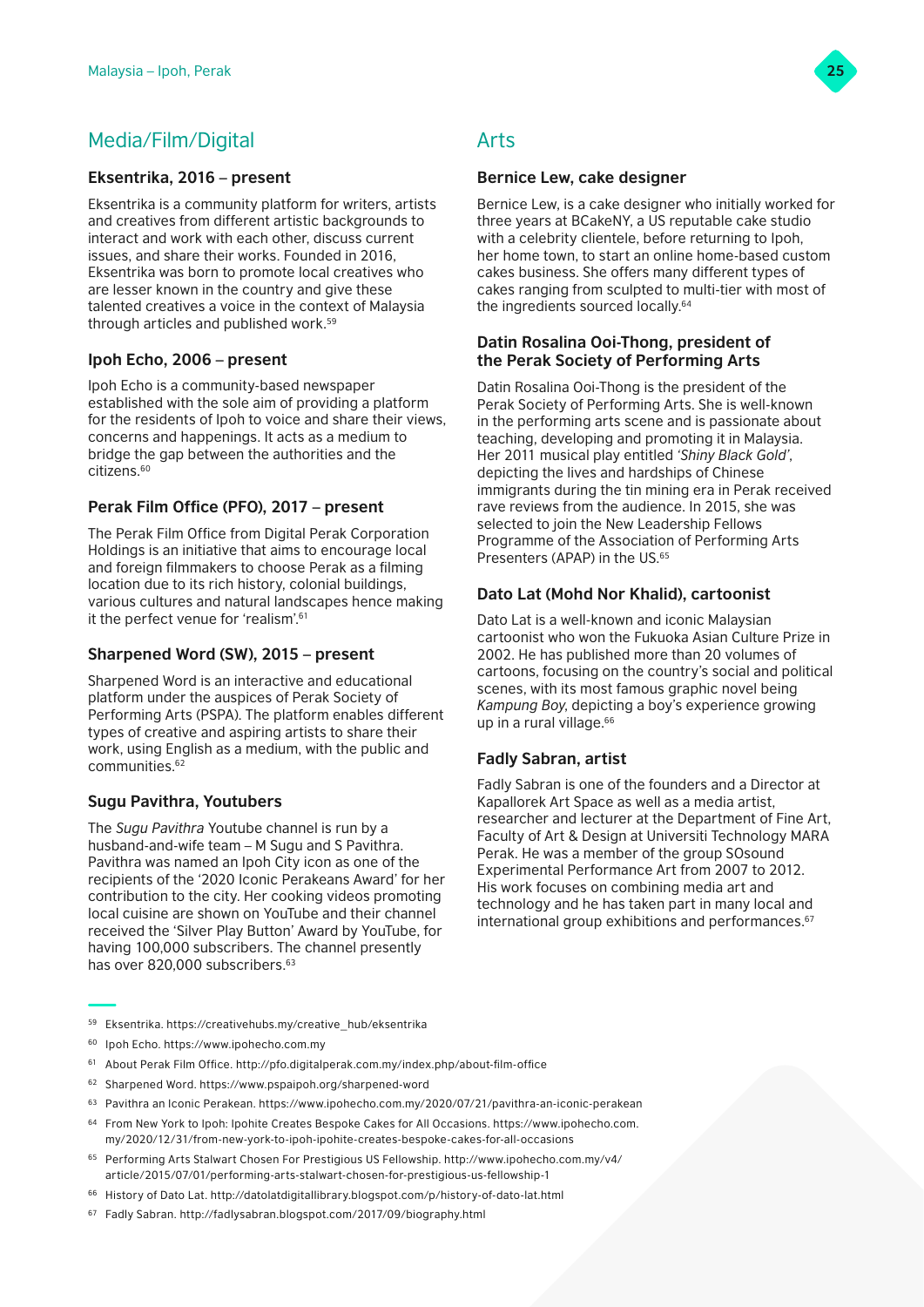# **Keith Tan Jian Li, pianist**

Keith Tan Jian Li is a pianist who has recorded 35,000 streams from 35 countries on Spotify and released two consecutive albums entitled *'Strings of Fate'* and 'Wander' in February and April 2020.<sup>68</sup>

# **Mohd Jayzuan, musician**

Mohd Jayzuan is a popular indie and alternative rock singer-songwriter and performer who has recorded and released many EPs and albums with his bands Free Love and Bloodymary. He is also a writer, with over ten published books, and a curator who has organised many projects notably the annual *Ipoh Kreative*, a week-long multidisciplinary arts festival in Ipoh. With a profound interest in music, film, literature and youth culture, he co-founded Rabak-Lit, a publishing house; Khizanat, an indie art space; Projek Rabak, a multidisciplinary artist collective; and Rumah Khizanat, an artist community house.69

# **Nur Hanim Khairuddin, curator and artist, General Manager PORT**

Nur Hanim Khairuddin is a multi-talented artist, editor, writer and curator. She is now the General Manager of PORT.

She has joined many exhibitions in cities such as Shanghai, Kuala Lumpur and Singapore. She is the founder and editor-in-chief of the Teratak Nuromar company, which publishes *sentAp! Contemporary Visual Art Magazine*. She was also co-editor-in-chief for three volumes of the *Narratives in Malaysian Art* publication consisting of republished documents and conversations on contemporary art in Malaysia. She was a curator for the Perak Arts Foundation from 1997 to 2010 and has curated many solo exhibitions for prominent Malaysian artists. She was also the Co-Director of HOM Management and Malaysian Art Archive and Research Support (MARS).70

# **Fazleena Hishamuddin, poet, writer, actress and theatre director,**

Poet, writer, actress and theatre director, Fazleena's productions have been nominated for the Boh Cameronian Awards. She wrote the lyrics for *'Penawar'* performed by Margosa, the winners of the 2020 Malaysia Indie Music Awards. She is currently based in Kuala Lumpur.

# **Subain Singham, musician and president of the Greentown Indian Cultural Society**

Subain Singham is a musican and president of the Greentown Indian Cultural Society<sup> $7$ 1</sup>. The cultural society organises many Indian cultural events in Ipoh through the society, with JKKN and PORT.72

# **Shahirah Mohd. Nasir, writer**

Shahirah, or also known as ladsheer, is slowly being recognised in the local arts scene for her writings and poetry. Together with 10 other writers, she wrote a novel entitled *'Novel Eksperimental'*. She also occasionally performs at events held by Projek Rabak, a multidisciplinary artist collective.73

# **Tan Sri Michelle Yeoh, actress**

Michelle Yeoh is an internationally acclaimed actress, has starred in nearly 30 films including global hits 007's *'Tomorrow Never Dies'*, *'Crouching Tiger Hidden Dragon'*, *'Memoirs of a Geisha'*, *'Mummy 3'* and recently the soul-stirring biopic *'The Lady'*. 74

# **Yoke Lin Eu, poet**

Bridget Eu Yoke Lin, a poet from Ipoh, Perak, has given poetry recitals locally and internationally, in Japan, USA, Singapore, and Italy. She is the author of two poetry books entitled *'When Footsteps Merge'* and *'A Horizon of Jewels'* and her poems have been published in several anthologies including anthology *'Voices on the Wind'*, anthology WCP/WAAC Taiwan 2015 and anthology WCP/UPLI California 2016.

She has received many international poetry awards including 3 awards consecutively in the 21st, 22nd, 23rd Dancing Poetry Festival in San Francisco, a bronze medal in the First Global Poetry Contest UPLI and 3 major awards in the Founders Memorial Poetry Contest [WCP] in California 2016.75

- <sup>69</sup> Mohd Jayzuan.<https://www.cendana.com.my/corporate/about-us/industry-advisory-panel/mohd-jayzuan>
- <sup>70</sup> Nur Hanim Khairuddin. [https://www.cendana.com.my/corporate/about-us/industry-advisory-panel/](https://www.cendana.com.my/corporate/about-us/industry-advisory-panel/nur-hanim-khairuddin) [nur-hanim-khairuddin](https://www.cendana.com.my/corporate/about-us/industry-advisory-panel/nur-hanim-khairuddin)
- <sup>71</sup> [https://www.facebook.com/Greentown-Indian-Cultural-Society-1498713243711864](https://www.facebook.com/Greentown-Indian-Cultural-Society-1498713243711864 
)
- <sup>72</sup> <https://www.thestar.com.my/metro/metro-news/2018/06/05/mesmerising-showcase>
- <sup>73</sup> Personality: Shahirah Mohd Nasir. <https://www.ipohecho.com.my/2017/06/16/personality-shahirah-mohd-nasir>
- <sup>74</sup> Michelle Yeoh.<https://www.facebook.com/yeoh2016>
- <sup>75</sup> Yoke Lin Eu. <https://www.apwriters.org/author/yokeu>, accessed in July 2021.

<sup>68</sup> Creativity under Constraint: Ipoh Boy Debuts Two Consecutive Albums. [https://www.ipohecho.com.](https://www.ipohecho.com.my/2020/09/24/creativity-under-constraint-ipoh-boy-debuts-two-consecutive-albums) [my/2020/09/24/creativity-under-constraint-ipoh-boy-debuts-two-consecutive-albums](https://www.ipohecho.com.my/2020/09/24/creativity-under-constraint-ipoh-boy-debuts-two-consecutive-albums)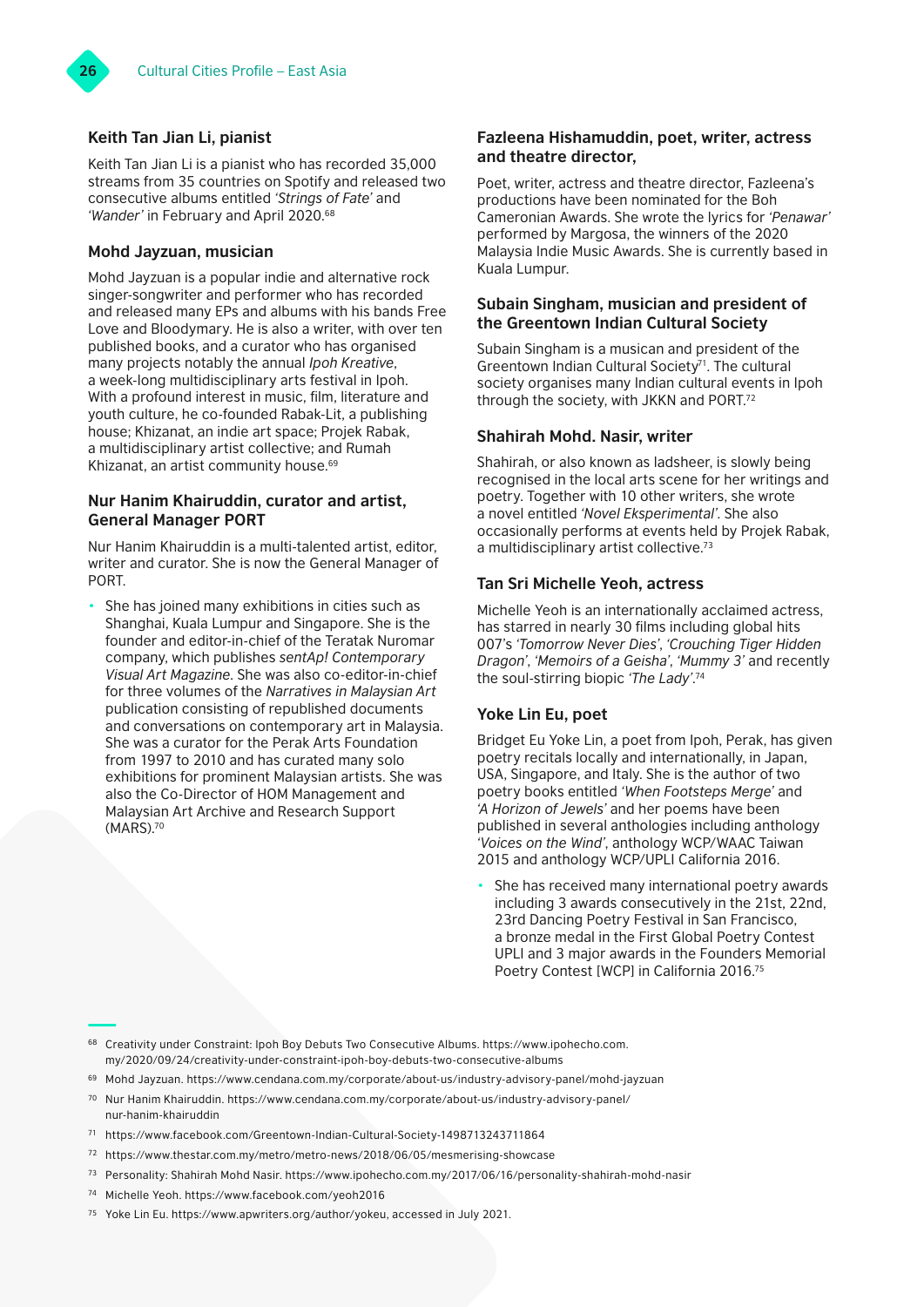# Crossover – Culture/Arts/Lifestyle

# **Cook with Ipohbunny, n.d.**

Cook with Ipohbunny, founded by Alexandra Wong, is an online community platform for food lovers and cooks to share and look for local recipes, support one another, and share stories about their culinary journey, restaurants/cafés, and food art among others.

• Alexandra is a writer and author of the book 'Made in Malaysia: Stories of Hometown Heroes and Hidden Gems' and the biography 'Beauty Is More Than Skin Deep: The Recollections of Malaysia's First Lady Dermatologist' which were respectively published in 2014 and 2017.76

# **Ipoh World, 2004 – present**

Ipoh World is an education-based, not-for-profit organization established in 2004 to promote awareness and appreciation of Perak, the Silver State of Malaysia and its unique, diverse and rich heritage, with particular focus on Ipoh and Kinta Valley.<sup>77</sup>

### **Law Siak Hong, president of Perak Heritage Society**

Law Siak Hong was born in Kampar and educated in Australia. He has researched and documented heritage buildings throughout Perak.78 He is currently the president of Perak Heritage Society.79

### **Tan Kai Lek, owner of Tin Alley and Wood Museum**

Tan Kai Lek is the managing director of 'Bukit Merah Wood Products Sdn Bhd', a company that formerly produced quality woodwork for developers, private homes, interior designers and architects. Tan Kai Lek's dedication for the preservation of the wood's heritage led him into the accommodations sector, where he used his storage of lumber and wood components to construct three hotels, each possessing unique formidable attributes and features. He also established the Tin Alley and Wood Museum to inculcate an appreciation of wood in the community and enable them to experiment and develop their artistic ability.80

### **Dexter Song, founder, Burps and Giggles, 2012 – 2020**

Upon returning from Melbourne Australia, Dexter Song restored six pre-war shophouses in Ipoh's historic Old Town, and set up Burps and Giggles. The cafe was one of the catalysts in the rejuvenation of the old town. Burps and Giggles quickly became one of Ipoh's hipster café pioneers. It is famous for its throwback furnishings, whimsical decor – the space is peppered with old biscuit tins, vintage posters, murals, wall quotes, wooden and rattan chairs and quaint lights, which has made it a favourite go-to spot for avid Instagrammers. It shut down temporarily in 2020 due to the pandemic.<sup>81</sup>

# **Jovian Lee, curator of Yasmin Newseum**

Jovian Lee is an advertising copywriter who had the privilege of working closely with the late Yasmin Ahmad from 1990 until her passing in 2009. In an homage to her and her curious fascination for Ipoh, several Ipoh boys (including Ng Sek San) got together to open the Yasmin Newseum in the famous Kong Heng Square. Jovian Lee is one of the curators of the museum.

# **Ng Sek San, Principal of Seksan Design**

Sek San who grew up in Ipoh, has been responsible for catalysing the rejuvenation of the historic Old Town beginning with Sekeping Kong Heng and the subsequent, Yasmin Newseum. He is the Principal of Seksan Design: Landscape Architecture & Planning in Kuala Lumpur, Malaysia. Trained in civil engineering before studying landscape architecture in New Zealand, he has solely concentrated on the latter and is known as someone who believes in simple, affordable and local solutions. His projects are driven by a belief in ecologically sustainable architecture and in making works that reflect an egalitarian lifestyle.

# **Perak Academy**

Perak Academy is dedicated to making the state a centre of excellence in thought, culture and technology. It has a rich programme that ranges from performance, talks, screening to book launches.82

- <sup>76</sup> Hop Into Cooking with Ipohbunny. [https://www.ipohecho.com.my/2020/07/14/hop-into-cooking-with-ipohbunny;](https://www.ipohecho.com.my/2020/07/14/hop-into-cooking-with-ipohbunny) Official Website: <https://www.cookwithipohbunny.com>
- <sup>77</sup> Ipoh World. <https://www.facebook.com/ipohworld>
- <sup>78</sup> Champion of Heritage.<https://www.born-in-malaysia.com/champion-of-heritage>
- <sup>79</sup> 'Public must take pride in heritage assets. [https://www.nst.com.my/news/nation/2020/01/555840/](https://www.nst.com.my/news/nation/2020/01/555840/public-must-take-pride-heritage-assets) [public-must-take-pride-heritage-assets](https://www.nst.com.my/news/nation/2020/01/555840/public-must-take-pride-heritage-assets)
- <sup>80</sup> Tan Kai Lek's Undying Passion. <https://www.ipohecho.com.my/2020/01/31/tan-kai-leks-undying-passion>
- <sup>81</sup> Ipoh's pioneer hipster cafe Burps and Giggles takes hiatus due to Covid-19. [https://www.malaymail.com/news/](https://www.malaymail.com/news/malaysia/2020/06/13/ipohs-pioneer-hipster-cafe-burps-and-giggles-takes-hiatus-due-to-covid-19/1875098) [malaysia/2020/06/13/ipohs-pioneer-hipster-cafe-burps-and-giggles-takes-hiatus-due-to-covid-19/1875098](https://www.malaymail.com/news/malaysia/2020/06/13/ipohs-pioneer-hipster-cafe-burps-and-giggles-takes-hiatus-due-to-covid-19/1875098)

<sup>82</sup> <http://perakacademy.com>

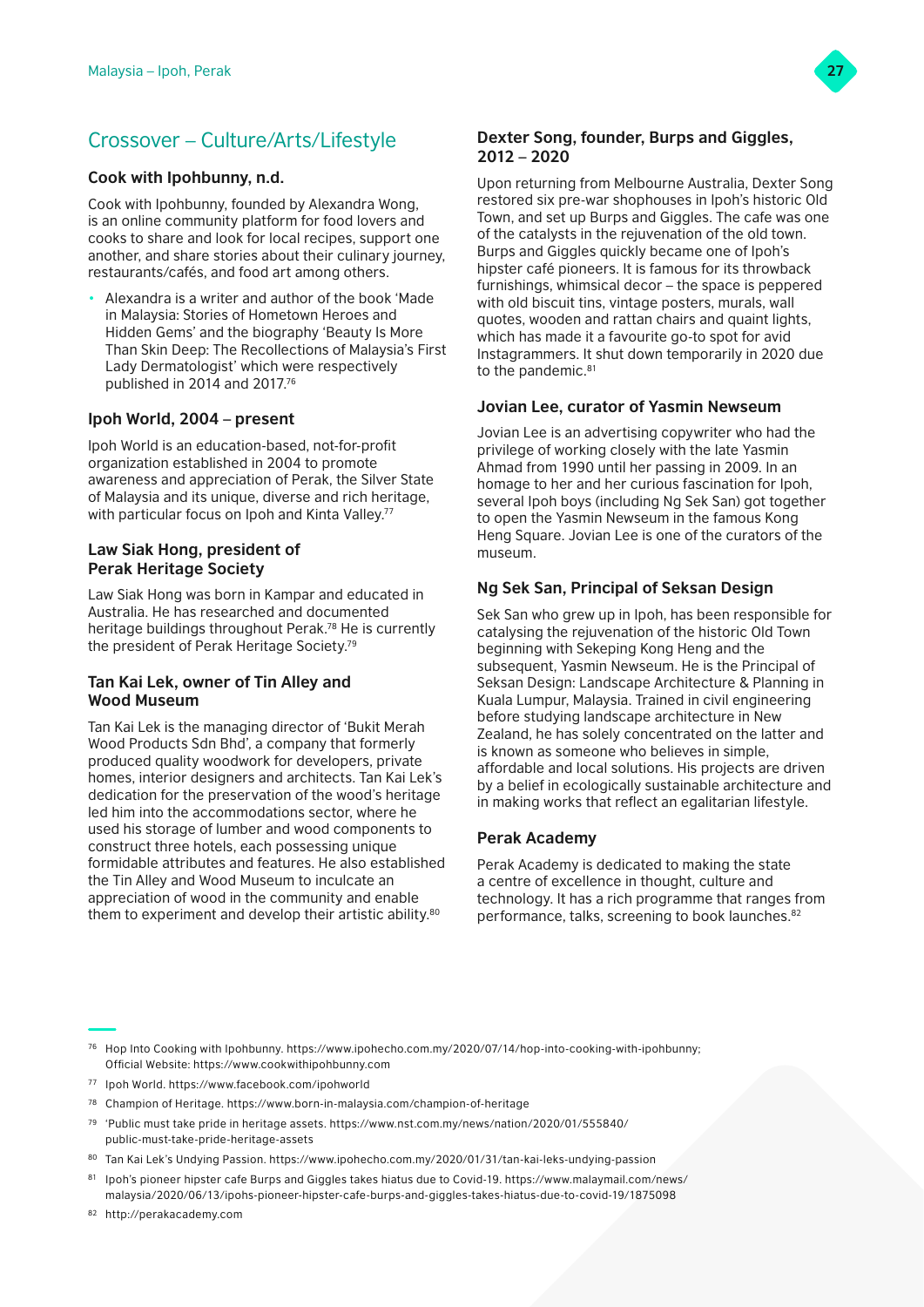

# **Events, Festivals and Creative Marketplaces (selected)**

The Ipoh arts scene is both supported by state funded bodies like PORT and independent creative and cultural communities like Projek Rabak, Sharpened Word and Perak Academy to name a few.

National agencies like MyCreative also toured their RIUH in the city creative bazaar and event to Ipoh in 2019. Co-organised with Sama Sama Perak<sup>83</sup>, the event attracted about 12,600 visitors indicating that the city is open to more of such programmes.

The Kong Heng Square Artisan Market<sup>84</sup> offers Ipohites a chance to gather at pop-up stalls offering food, drink, crafts and other items. The PBUY (PeaceBeUponYou)85 store not only sells merchandise but also offers spaces for events and gatherings – formal or informal.



The arts festival model is changing rapidly. It's not about a big tent circus coming to town. We have to recognise and support local artistic communities, and create a festival platform that has a lasting impact and place in a city's contemporary culture. Ipoh today is a vibrant city for the arts and the IIAF (International Ipoh Art Festival) has arrived at the right time to engage the masses.

**Nur Hanim Mohamed Khairuddin, artist and curator, General Manager PORT86**

- <sup>83</sup> <https://www.facebook.com/samasamaperak>
- <sup>84</sup> <https://www.facebook.com/Kong-Heng-Square-Artisan-Market-890977381043697>
- <sup>85</sup> <https://peacebeuponyou.co>

<sup>86</sup> [https://www.thestar.com.my/lifestyle/culture/2019/11/26/ipoh-international-art-festival-celebrates-the-strength](https://www.thestar.com.my/lifestyle/culture/2019/11/26/ipoh-international-art-festival-celebrates-the-strength-of-city039s-creative-communities) [-of-city039s-creative-communities](https://www.thestar.com.my/lifestyle/culture/2019/11/26/ipoh-international-art-festival-celebrates-the-strength-of-city039s-creative-communities)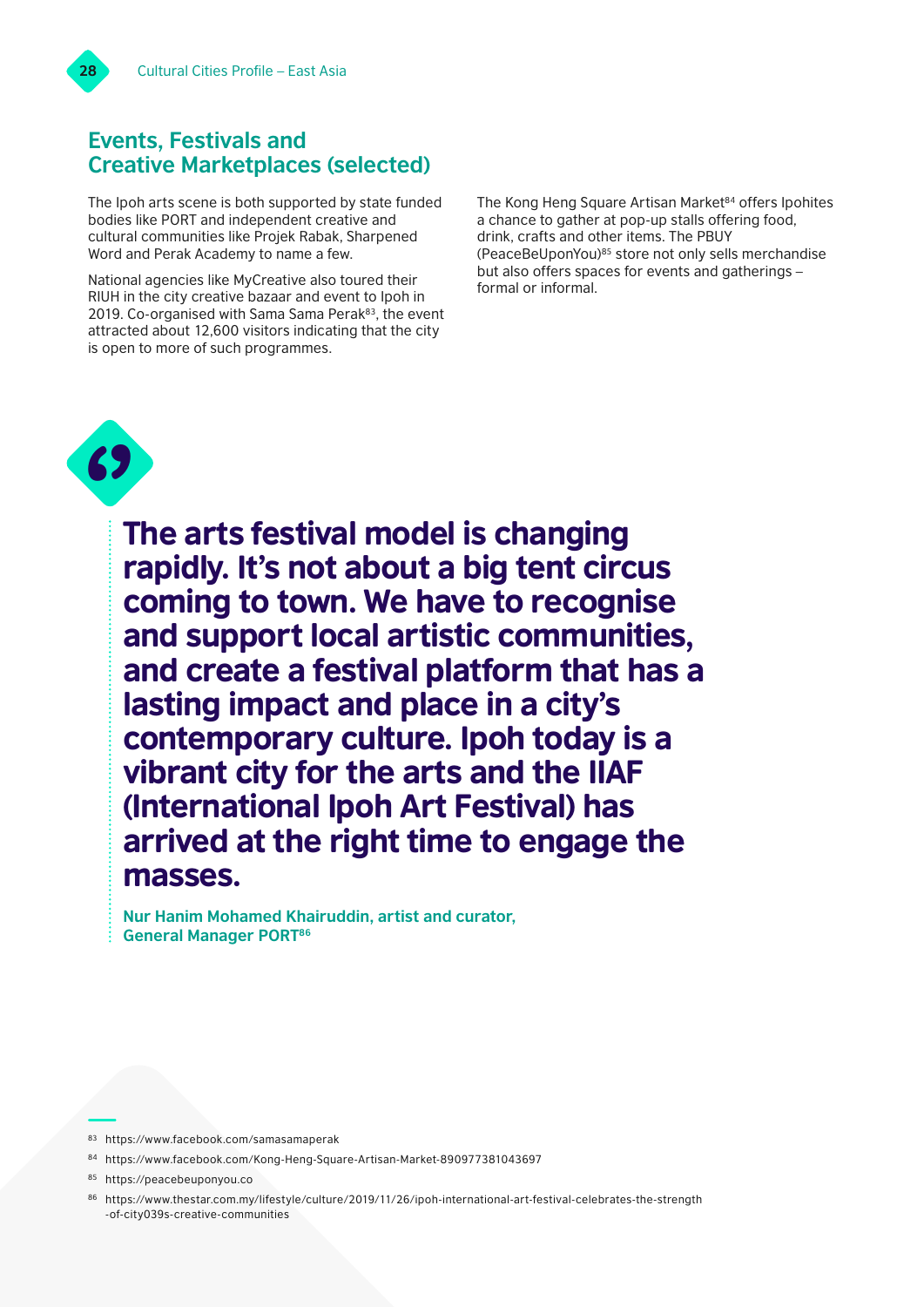# **The Other Festival, 2015 – 2019**

Organiser: Kakiseni and Perak Tourism

The Other Festival celebrates Ipoh Old Town's living art, culture and heritage and offers different events such as music performance, art shows, film screenings, guided tours, food trails, bazaars, and many more. It seeks to highlight Ipoh's creative endeavours and its heritage buildings.<sup>87</sup>

# **Ipoh Kreative, 2015 – 2017**

Organiser: Projek Rabak

'The *'Ipoh Kreative'* festival was first organised from 25 to 31 January 2015 in 7 different locations in Ipoh. The festival consisted of various programmes involving many different artists and was held to establish the city as a creative hub, boost the tourism sector in Ipoh, and further develop and strengthen Ipoh's pop art and culture.<sup>88</sup>

# **Ipoh Music Festival, 2017 – present**

Organiser: Joyous Music Centre (supported by Perak Tourism)

Ipoh Music Festival is a classical music festival that focuses on four areas being competitions, concerts, workshops and the city of Ipoh. The festival seeks to attract musicians from all over the world to facilitate international exchange and enable the local communities to be exposed to this genre of music and appreciate its beauty.89

# **Ipoh International Art Festival, 2019 – present**

Organiser: Port Ipoh and Tourism Perak

The Ipoh International Art Festival is a festival that aims to help Ipoh become one of the major cities carrying its own 'signature' annual art festival for domestic and international artists, tourists, art lovers, cultural researchers and art collectors.

- <sup>87</sup> The Other Fest. http://kakiseni.org/the-other-festival
- <sup>88</sup> Ipoh Kreative.<https://www.facebook.com/ipohkreative> <sup>89</sup> Ipoh Music Festival. [https://www.ipohecho.com.my/v4/](https://www.ipohecho.com.my/v4/article/2017/08/16/ipoh-music-festival)
- [article/2017/08/16/ipoh-music-festival](https://www.ipohecho.com.my/v4/article/2017/08/16/ipoh-music-festival) <sup>90</sup> Ipoh International Art Festival 2019. [https://www.portipoh.com.](https://www.portipoh.com.my/phone/ipoh-international-art-festival.html) [my/phone/ipoh-international-art-festival.html](https://www.portipoh.com.my/phone/ipoh-international-art-festival.html)
- <sup>91</sup> [https://www.portipoh.com.my/phone/ipoh-international-art-fes](https://www.portipoh.com.my/phone/ipoh-international-art-festival.html)tival html
- <sup>92</sup> Ipoh International Art Festival 2021 Pre-Fest. [https://www.jfkl.](https://www.jfkl.org.my/events/iiaf2021prefest) [org.my/events/iiaf2021prefest](https://www.jfkl.org.my/events/iiaf2021prefest)
- <sup>93</sup> Ipoh Food Festival. [https://www.tourismperakmalaysia.com/](https://www.tourismperakmalaysia.com/event/nR/ipoh-food-festival) [event/nR/ipoh-food-festival](https://www.tourismperakmalaysia.com/event/nR/ipoh-food-festival)
- <sup>94</sup> What Is Festival Kolektif All About? [https://www.ipohecho.com.](https://www.ipohecho.com.my/v4/article/2019/05/01/what-is-festival-kolektif-all-about) [my/v4/article/2019/05/01/what-is-festival-kolektif-all-about](https://www.ipohecho.com.my/v4/article/2019/05/01/what-is-festival-kolektif-all-about)
- The first festival was held in 2019 and involved more than a hundred arts practitioners across the country, as well as artists from more than ten countries, namely Thailand, Singapore, Indonesia, Philippine, Myanmar, Denmark, Italy, Switzerland, Finland, Turkey, Austria, Lebanon, Sweden and Syria. The festival offered many programmes and events such as art exhibitions and workshops, bazaar, film screenings and many more.<sup>90</sup>
- The inaugural Ipoh International Art Festival (IIAF 2019)91 presented its showcase under the theme, CLIMATE, prioritising works that incorporate recycle/upcycle materials as support to the ecotourism of Perak.
- The second edition is scheduled to be held in December 202192

# **Ipoh Food Festival, 2019 – present**

Organiser: *Pusat Aspirasi Kanak-Kanak* (PASAK), *Sama-Sama Perak*, and tourism department of Perak Government

The festival is a celebration of food and features food from all over Perak, including traditional and street food from different ethnicities such as Malay, Chinese, Indian, Punjabi and Orang Asli. Its aim is to highlight Perak's local food produce, ingredients, products and cooking schools.93

# **Festival Kolektif, 2019**

Organiser: Gerakan Seni Ipoh

The Festival Kolektif involved the participation of nine different collectives with programmes focusing on film, music, theatre, art discourse, visual and youth activities. The festival aimed to promote and showcase youth culture for the public to gain a better understanding of what it is all about. One of the encouraging outcomes of the festival was the establishment of an inter-discipline audience who attended different types of events.94



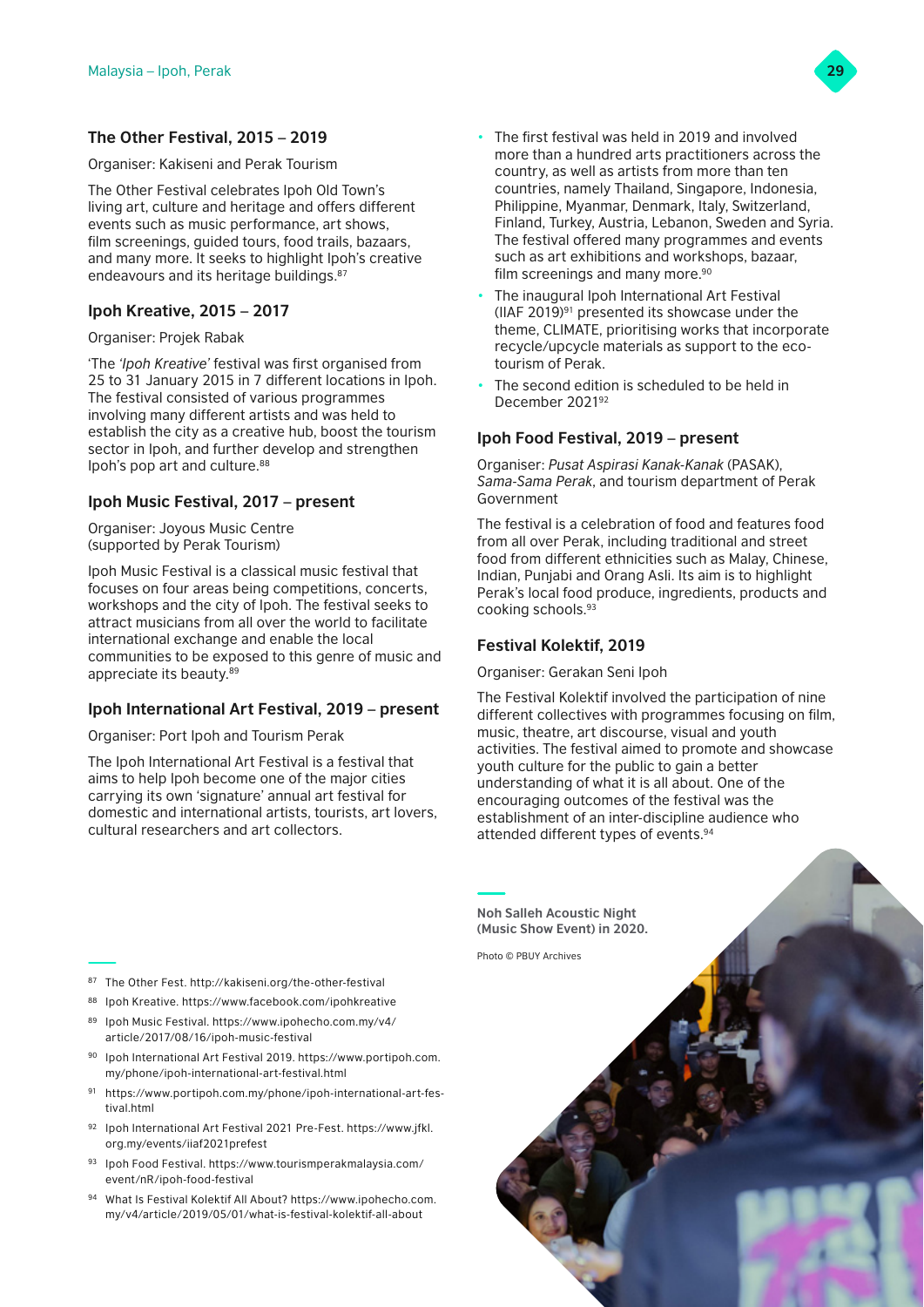

It's nice to see people from various races coming together to celebrate the one and only thing that unites everyone – food… Ipoh is known to be a food haven and this should be recognised by not only locals but also people from beyond the state… This event makes me proud to be a Perakian.

**Angie Teh Shim Hui, visitor at the 2019 Ipoh Food Festival95**



<sup>95</sup> [https://www.thestar.com.my/metro/metro-news/2019/05/07/](https://www.thestar.com.my/metro/metro-news/2019/05/07/celebration-of-food-ipoh-style) [celebration-of-food-ipoh-style](https://www.thestar.com.my/metro/metro-news/2019/05/07/celebration-of-food-ipoh-style)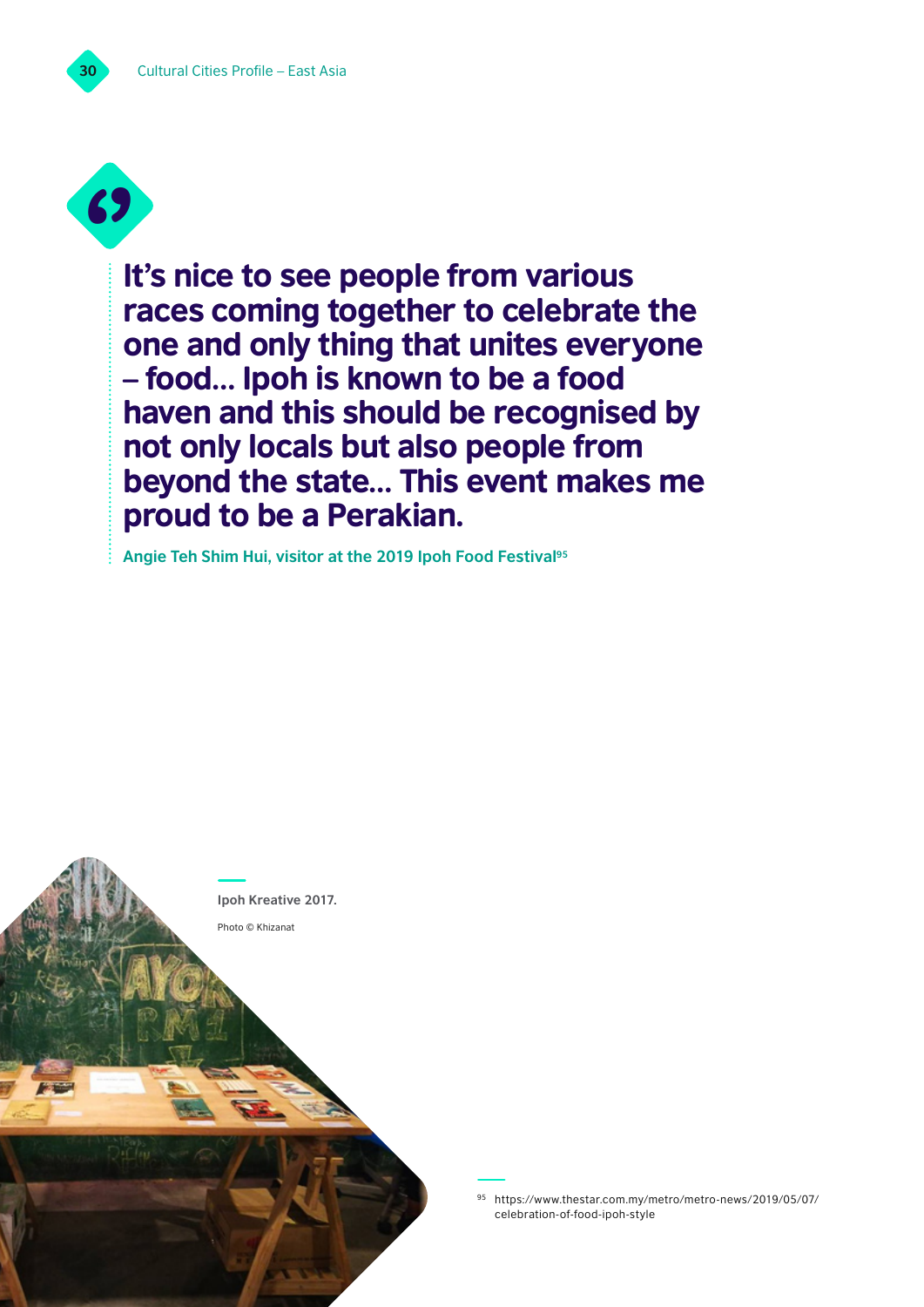

# **Cultural Infrastructure, Creative Hubs and Assets (selected)**

Ipoh is famous for its hipster cafés housed in regenerated shopfronts. These venues are often mixed-used and become a hub for local art and culture communities to gather and for local and domestic cultural lovers to enjoy a sip of coffee and a bite.

Co-working spaces such as incubator4u<sup>96</sup> are also catering to a growing base of 'nomadic' cultural and digital workers that is drawn to the city.

For more information on creative hubs in Ipoh, see British Council Creative Hub Malaysia: *<https://creativehubs.my>*



The youth culture in Ipoh is very happening. Ipoh is the city with the most collective and alternative space other than Kuala Lumpur (which is of course the centre of everything). There are always cultural arts activities and programs performed by any space or collective. In fact, I believe that one of the attractions in Ipoh now is our alternative spaces and also the collective movement of young people. Ipoh is very relaxed, making it have its own style that is not too tense and celebrates the processes more than the final result or the final image that is always sold normally. There is a humorous and sloppy side of Ipoh artists that makes it different from other big cities that are normally more serious.

**Mohd. Jayzuan, Khizanat/Projek Rabak97**

97 Interview by Penang Institute.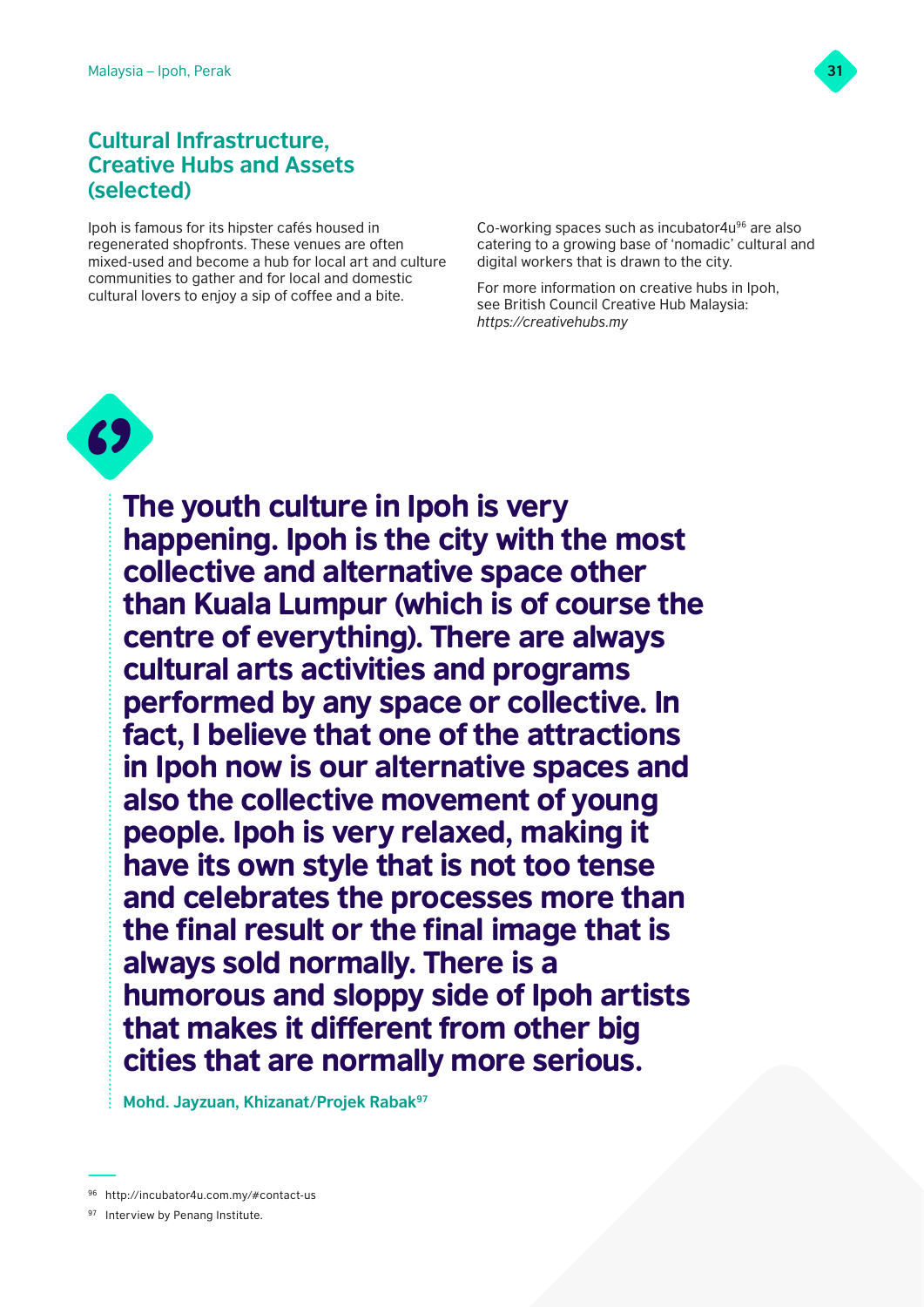



### **Tun Razak Library, 1931 – present**

Tun Razak Library operates as the centre for information, science, technology and education in Ipoh City and provides various services such as school folio materials and study tours among others to all residents of Ipoh.98

# **Dream Project Hall, 2006 – present**

Dream Project Hall is a small independent recording studio as well as an art, music and event space located in Ipoh since 2006.99

### **Casuarina Convention Centre (CCC), 2012 – present**

Casuarina Convention Centre is the biggest hall in Ipoh, capable of accommodating 2,500 guests. The hall comes with a comprehensive range of spaces and facilities for Meetings, Incentives, Conferences and Exhibitions (MICE).<sup>100</sup>

# **Han Chin Pet Soo Museum, 2013 – present**

Han Chin Pet Soo, which used to be the Hakka Miners' clubhouse, is a museum showcasing the past activities of the club house such as prostitution, gambling, opium smoking and triad activities as well as providing an insight into the tin mining industry of the city and history of Chinese immigrants in Ipoh.<sup>101</sup>

### **Projek Rabak, 2011 – present**

Projek Rabak is a multidisciplinary artist collective. Inspired by Jakarta-based collective, Ruangrupa, it was created to build a similar ecosystem to support Malaysian contemporary artists and multidisciplinary collaborations. It has developed programmes, festivals, and workshops for the creative community both locally and internationally. Its publishing house, Rabak-lit, introduced in 2011, has produced Malaysian pop culture and creative literature in the form of poetries, travelogues, anecdotes and art critics. Khizanat, another initiative created in 2013, is an alternative-space in Ipoh which focuses on hosting creative programmes, talks, sharing sessions, workshops, and music showcases.<sup>102</sup>

### • **Khizanat, 2013 – present**

Khizanat is a cultural hub developed by Projek Rabak in collaboration with Miker to bring together all artistic, creative and cultural activities—with emphasis on contemporary arts, youth culture and lifestyle. The hub is home to an artist studio space, art gallery, alternative cinema and concept store containing books, records and other merchandise.<sup>103</sup>

### **Yasmin at Kong Heng Newseum, 2014 – present**

The Newseum showcases the late director Yasmin Ahmad's films and ads. The late director selected Ipoh as the location for her internationally-acclaimed movies *'Sepet'*, *'Gubra'*, *'Muallaf'* and *'Talentime'*. 104

# **Ho Yan Hor Museum, 2016 – present**

The Ho Yan Hor Museum (HYHM) details the stories of Ho Yan Hor, the most trusted household brand of Chinese herbal tea since 1941 that originated from Ipoh. It provides the discovery of the origins and evolution of Ho Yan Hor. The museum also shares the inspirational life of Dr. Ho Kai Cheong, the creator of the health-giving Ho Yan Hor tea.105

### **22 Hale Street Heritage Gallery, 2017 – present**

22 Hale Street is a heritage gallery with a café which also offers an event space for rent. The café sells food as well as merchandise made from people with disabilities from the Daybreak Society. Some of the merchandise include bags, dresses, and many more.106

### **Movie Animation Park Studios (MAPS), 2017 – 2020**

The Movie Animation Park Studios (MAPS), the first ever in Malaysia and Asia, was opened to the public on 26 June 2017 but closed its doors on 28 January 2020. The park consisted of over 40 rides including Malaysia's first DreamWorks Animation focused area with characters such as *Mr Peabody and Sherman*, *The Croods*, *Megamind*, and *Casper the Friendly Ghost*. 107

- <sup>99</sup> Dream Project Hall. <https://www.facebook.com/DreamProjectIpoh>
- <sup>100</sup> Casuarina Convention Centre. <http://www.perakcorp.com.my/page/176/Convention-Centre>
- <sup>101</sup> For further information go to website:<https://www.malaysia-traveller.com/han-chin-pet-soo.html>
- <sup>102</sup> Projek Rabak. [https://creativehubs.my/creative\\_hub/projek-rabak;](https://creativehubs.my/creative_hub/projek-rabak) Official website: [https://www.facebook.com/](https://www.facebook.com/projekrabak) [projekrabak](https://www.facebook.com/projekrabak)
- <sup>103</sup> Khizanat.<https://www.facebook.com/khizanat>
- <sup>104</sup> The Yasmin Newseum. <https://www.tourismperakmalaysia.com/place/RoR/the-yasmin-newseum>
- <sup>105</sup> Ho Yan Hor Museum:<https://www.tourismperakmalaysia.com/place/J62/ho-yan-hor-museum>
- <sup>106</sup> 22 Hale Street.<https://www.ipohecho.com.my/v4/article/2017/09/16/22-hale-street-1>; Official Website: <https://22halestreet.business.site>
- <sup>107</sup> Movie Animation Park Studios (MAPS).<http://www.perakcorp.com.my/page/266/Attraction-Centers>

<sup>98</sup> Perpustakaan Tun Razak. <http://ptripoh.mbi.gov.my>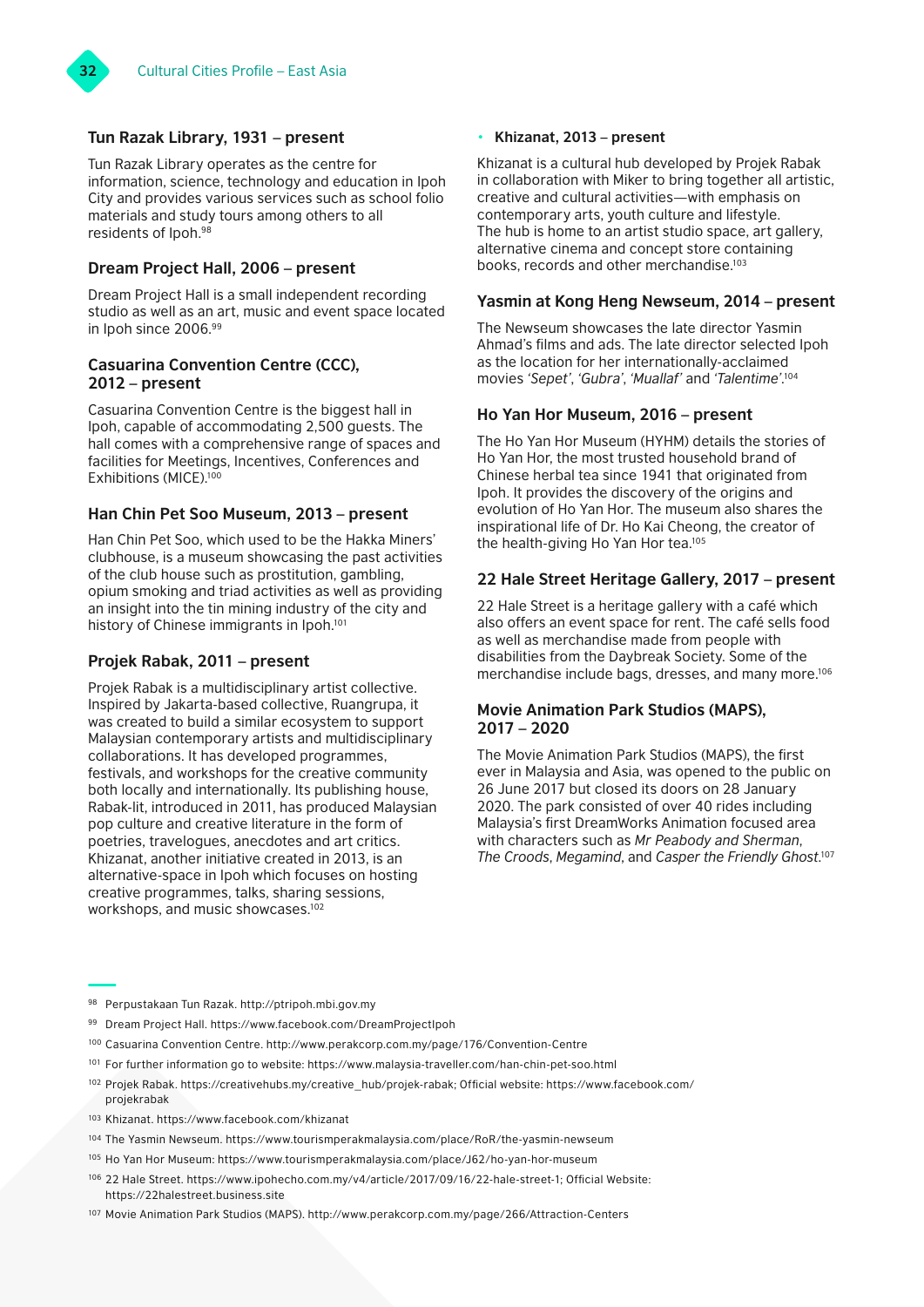# **Casuarina Sini-Drive, 2020 – present**

Casuarina Sini-Drive is the first drive-in cinema in Malaysia. It was launched in 2020 and caters to up to 70 vehicles.108

# **Made in Ipoh, 2020 – present**

'Made in Ipoh' is a History and Heritage Gallery-Museum featuring artworks that focus on the following two themes: *' The Last Kapitan Of Malaya'* and *'Ipoh, The City That Tin Built'*.

• It also occasionally serves as a space for exhibitions, educational talks, events and other functions related to History, Heritage, Arts and Culture.109

# Creative Hubs and Networks

# **Perak Art Society, 1970 – present**

Perak Art Society is a Chinese art association founded in 1970.<sup>110</sup> Their 45th Anniversary Art Exhibition was held at Soka Gakkai Malaysia (Perak Branch) for three days in 2015 and featured 60 art pieces on heritage buildings, Ipoh Old Town, limestone hills, fishing villages, flora and fauna of Perak.<sup>111</sup>

# **Ipoh Fine Arts Society, 1989 – present**

The Ipoh Fine Arts Society (IFAS) was created in 1989, to inculcate an appreciation for performing arts in all cultures. Over the years, they have welcomed many different artists to Ipoh, both local and international.

• IFAS also organised events for local artists to showcase their talents such as the 30-piece Perak Woodwind Orchestra who performed contemporary western classics and the 4-piece Chinese symphony orchestra who played traditional Chinese music.112

# **Perak Society of Performing Arts, 1996 – present**

Perak Society of Performing Arts (PSPA) was initiated to promote and encourage a performing arts culture and build a better understanding of arts in the state by collaborating with different groups such as schools, music centres, and others and supporting those wanting to venture in the performing arts among others<sup>113</sup>

# **Percha Art Space, 2009 – present**

Percha Art Space, registered as Galeri Percha, is a creative arts hub that showcases Malaysian modern and contemporary art to boost the art sector and related activities in the district of Manjung, Perak. Percha also holds art exhibitions and public programmes in its independent gallery, situated at the Lumut Centre of Crafts *(Pusat Kraf Lumut)*, Lumut Jetty Terminal.114

# **Urban Sketchers Ipoh, 2013 – present**

Urban Sketchers Ipoh was created by Chin Kok Yan after being inspired by Urban Sketchers Penang. Based on its slogan *'Sketching Ipoh for Future Generations'*, they organise events for artists to meet up in different indoor and outdoor places and draw on location based on what they can see and observe for the benefit of future generations.<sup>115</sup>

# **Comic Government (Kerajaan Komik), 2014 – present**

Comic Government is an online archive containing information about local activities and events on comics.116

- <sup>108</sup> Casuarina Sini-Drive. [http://www.perakcorp.com.my/page/266/](http://www.perakcorp.com.my/page/266/Attraction-Centers) [Attraction-Centers](http://www.perakcorp.com.my/page/266/Attraction-Centers)
- <sup>109</sup> Made in Ipoh. <https://made-in-ipoh.business.site>
- <sup>110</sup> Perak Art Society. <https://www.facebook.com/perakartsociety>
- <sup>111</sup> Announcement: Perak Art Society 45th Anniversary Art Exhibition. [https://www.emily2u.com/announcement-per](https://www.emily2u.com/announcement-perak-art-society-45th-anniversary-art-exhibition)[ak-art-society-45th-anniversary-art-exhibition](https://www.emily2u.com/announcement-perak-art-society-45th-anniversary-art-exhibition)
- <sup>112</sup> Ipoh: The Next Arts Hub? [https://www.ipohecho.com.my/](https://www.ipohecho.com.my/v4/article/2016/07/01/ipoh-the-next-arts-hub) [v4/article/2016/07/01/ipoh-the-next-arts-hub](https://www.ipohecho.com.my/v4/article/2016/07/01/ipoh-the-next-arts-hub); Official website: Ipoh Fine Arts Society. [https://www.facebook.com/](https://www.facebook.com/Ipoh-Fine-Arts-Society-841575912553011) [Ipoh-Fine-Arts-Society-841575912553011](https://www.facebook.com/Ipoh-Fine-Arts-Society-841575912553011)
- <sup>113</sup> Perak Society of Performing Arts (PSPA). [https://www.pspaipoh.](https://www.pspaipoh.org/about-us) [org/about-us](https://www.pspaipoh.org/about-us)
- <sup>114</sup> Percha Art Space. [https://creativehubs.my/creative\\_hub/](https://creativehubs.my/creative_hub/percha-art-space) [percha-art-space](https://creativehubs.my/creative_hub/percha-art-space); Official Website: [https://percha-artspace.](https://percha-artspace.business.site) [business.site](https://percha-artspace.business.site)
- <sup>115</sup> Urban Sketchers Ipoh. [https://www.ipohecho.com.my/v4/](https://www.ipohecho.com.my/v4/article/2016/12/01/urban-sketchers-ipoh) [article/2016/12/01/urban-sketchers-ipoh](https://www.ipohecho.com.my/v4/article/2016/12/01/urban-sketchers-ipoh)





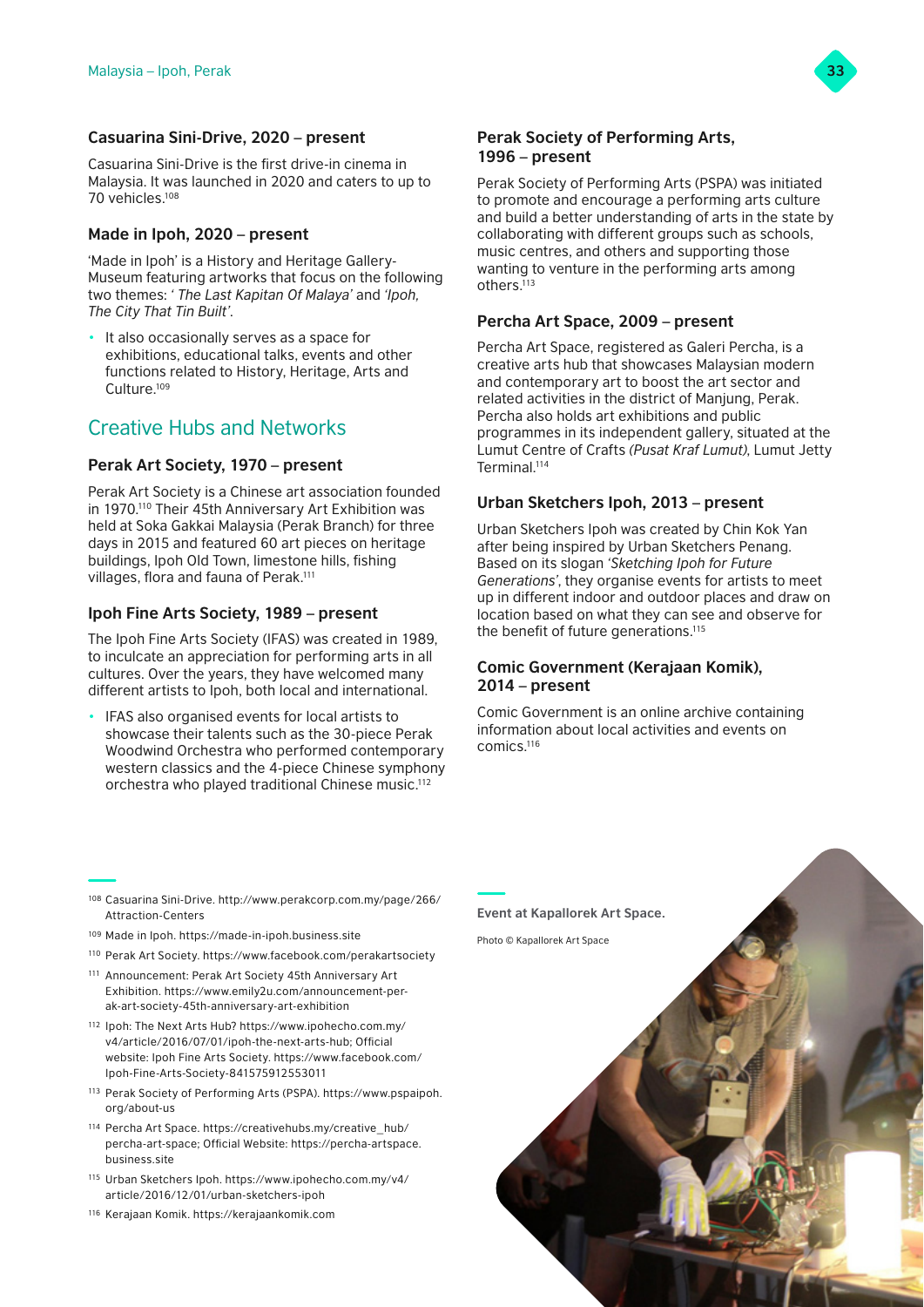# **Kapallorek, 2014 – present**

Kapallorek was created by Fadly Sabran, a New Media Artist involved in the Malaysian contemporary art scene. It is an independent and non-profit art space in Seri Iskandar, Perak that promotes interactions among diverse groups of people as well as discussions and exhibitions of Perak's local art and culture.117

# **Gerakan Seni Ipoh, 2019 – present**

Gerakan Seni Ipoh was established to gather together various art, cultural and creative collectives from Ipoh and the state of Perak by organising different programmes such as events, festivals and workshops featuring local and foreign artists and practitioners.118

# Cultural Assets

# **Paloh Ku Miu (Old Paloh Chinese Temple), 1872 – present**

The Old Palo Chinese temple was constructed in 1872 by Leong Fee, a tin miner and philanthropist, originally from the Mei Xian district in the Guangdong Province of China. The temple is believed to be the oldest Chinese temple in Ipoh.119

# **The Royal Ipoh Club, 1895 – present**

The Royal Ipoh Club is the oldest social club in Ipoh. Although it was temporarily utilised as a laundry house during the Japanese occupation, it was converted back into a private club. Presently, the club also functions as a hotel providing seven 3-star rooms to guests.120

# **Ipoh Field (Padang Ipoh), 1898 – present**

Padang Ipoh was established in 1898, in commemoration of Queen Victoria's Diamond Jubilee. Over the years, it has served many roles ranging from parade ground for the army, playing field for the Perak Cricket Association, and gathering place to participate in a bowing and allegiance ceremony during the Japanese Occupation. The ceremony for the declaration of Ipoh as Municipality was also held at Padang Ipoh on 31 May 1962.<sup>121</sup>

# **Panglima Kinta Mosque, 1898 – present**

The Panglima Kinta Mosque, designed in the British, Moghul and neoclassical architectural style, is one of the oldest mosques in Ipoh. It is easily recognisable for its white and blue colours and the big dome at the top of the building.122

# **S.P.H. De Silva Building, 1903 – present**

Designed in the Renaissance architectural style, the S.P.H. De Silva building is one of the oldest commercial buildings in Ipoh. Originally named Macalister's Building, it was known as the manufacturer of trophies, shields and medals. In 2013, this historic building started undergoing restoration works after being left vacant for at least 20 years.<sup>123</sup>

# **The Straits Trading Building, 1907 – present**

The Straits Trading Building, built in the Italian Renaissance architectural style, was the property of the Straits Trading Company, a major tin ore exporter during the tin mining era in the Kinta Valley. It presently houses OCBC Bank.124

### **Indian Muslim Mosque, 1908 – present**

This iconic landmark with Moghul-style architecture, is also known as the 'Town Padang Mosque'' as it is located opposite of the town *'padang'* (field). Its construction was funded by a wealthy Indian Muslim, named Shaik Adam, as a result of an argument with Malay Muslims.<sup>125</sup>

### **Birch Memorial Tower, 1909 – present**

Birch Memorial Tower, a project initiated by E. W. Birch, was erected in memory of his late father, J.W.W. Birch, the first British Resident of Perak, who was murdered in 1875 in the state of Perak by followers of a local Malay chief, Dato' Maharajalela. The memorial tower's four corners are adorned with figures depicting the four virtues of British administration: Loyalty, Justice, Patience and Fortitude.126

<sup>117</sup> Kapallorek Art Space. [https://creativehubs.my/creative\\_hub/kapallorek-art-space;](https://creativehubs.my/creative_hub/kapallorek-art-space) Official website: [https://](https://kapallorek.com) [kapallorek.com](https://kapallorek.com)

<sup>118</sup> Gerakan Seni Ipoh.<https://www.facebook.com/gerakanseniipoh>

<sup>119</sup> Paloh Ku Miu (Old Paloh Chinese Temple). [https://www.tourismperakmalaysia.com/place/RgR/](https://www.tourismperakmalaysia.com/place/RgR/paloh-ku-miu-old-paloh-chinese-temple) [paloh-ku-miu-old-paloh-chinese-temple](https://www.tourismperakmalaysia.com/place/RgR/paloh-ku-miu-old-paloh-chinese-temple) 

<sup>120</sup> Ipoh Royal Club. [https://www.tourismperakmalaysia.com/place/R6q/royal-ipoh-club](https://www.tourismperakmalaysia.com/place/R6q/royal-ipoh-club 
Open Spaces in Urban Malaysia. P. 35
) 

<sup>121</sup> [Open Spaces in Urban Malaysia. P. 35](https://www.tourismperakmalaysia.com/place/R6q/royal-ipoh-club 
Open Spaces in Urban Malaysia. P. 35
)

<sup>122</sup> Panglima Kinta Mosque.<https://www.tourismperakmalaysia.com/place/qjr/panglima-kinta-mosque>

<sup>123</sup> S.P.H. De Silva Building.<https://www.tourismperakmalaysia.com/place/9rx/sph-de-silva-building>

<sup>124</sup> The Straits Trading Building. <https://www.tourismperakmalaysia.com/place/lO5/the-straits-trading-building>

<sup>125</sup> Indian Muslim Mosque.<https://www.tourismperakmalaysia.com/place/31M/indian-muslim-mosque>

<sup>126</sup> Birch Memorial Tower. <https://www.tourismperakmalaysia.com/place/oYj/birch-memorial-tower>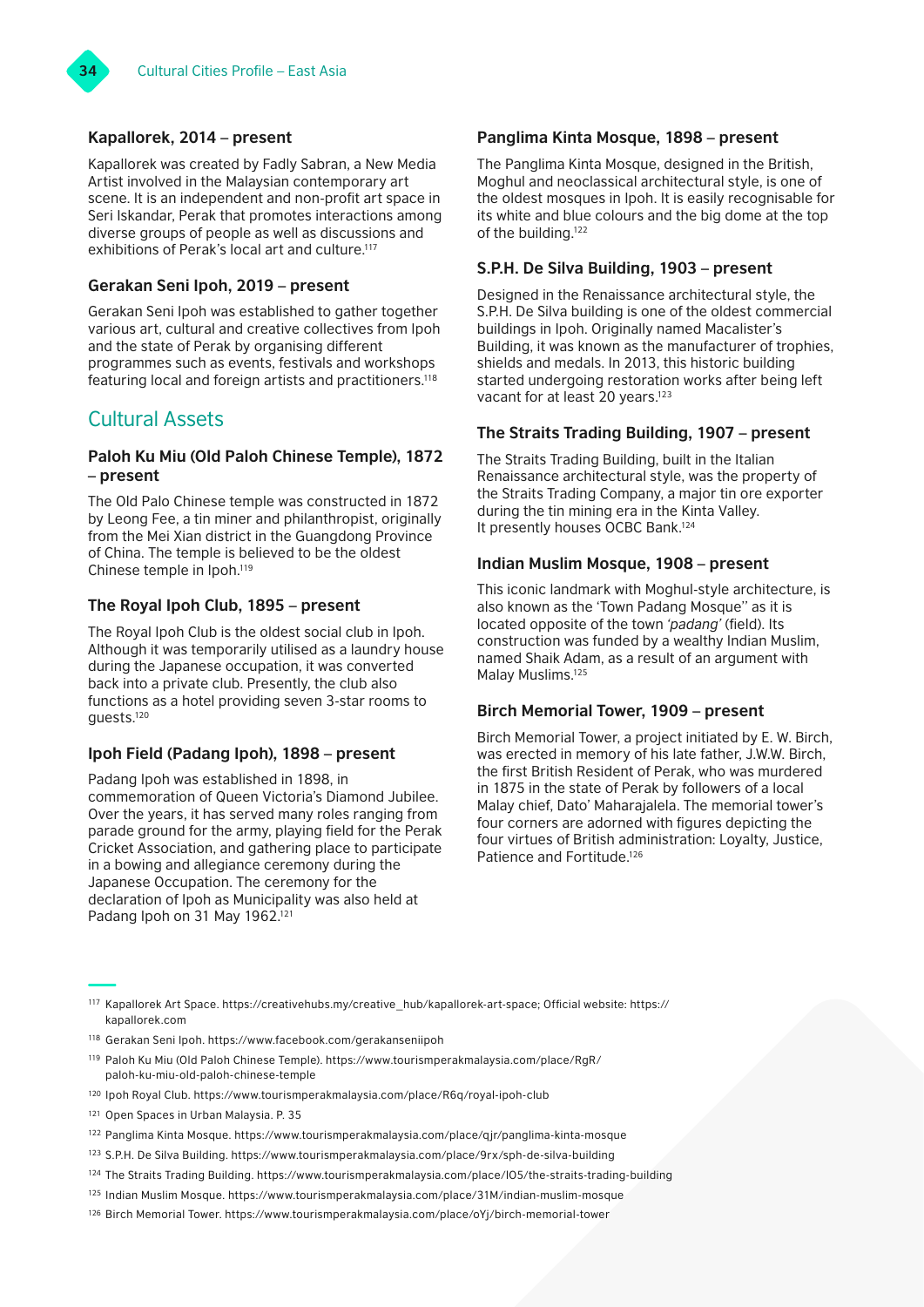

# **St Michael's Institution, 1912 – present**

St Michael's Institution, founded by Father Jean B. Coppin, dates back to 1912. The current school building, designed in the European Gothic architectural style, was erected and expanded over a period of thirty years from 1922. It served as the headquarters of the Japanese Administration in Perak during the Japanese occupation.<sup>127</sup>

# **Kellie's Castle, 1915 – present**

Kellie's castle is named after its owner William Kellie Smith, a Scottish planter. The castle, and the remaining shell, with Moorish style arches and windows, resembles the great British Raj palaces in India. The making of the castle started in 1915 but was not completed due to the passing of William Kellie Smith in 1926.128

# **Ipoh Town Hall/Old Post Office, 1916 – present**

The Ipoh Town Hall/Old Post Office building was designed by A.B. Hubback, the same architect responsible for the Ipoh Railway Station. The construction of the building began in 1914 and was finalised in 1916. It was used as the venue for the inaugural congress by the Malay Nationalist party in 1945. Presently, the hall, which is under the care of the Ipoh City Council, is available for rent and is generally utilised for official and social events.129

# **F.M.S. (Federated Malay States) Bar & Restaurant, 1923 – present**

Durbar F.M.S. Bar, formerly named F.M.S. Bar & Restaurant, was founded by a Hainanese immigrant in 1906. Originally situated along Belfield Street *(Jalan Sultan Yusof)*, it moved to its present location in 1923. Believed to be the oldest bar-cum-restaurant in the country, it was frequented by colonial planters, tin miners and other expatriates.<sup>130</sup>

# **The Chartered Bank Building, 1924 – present**

The Chartered Bank opened its branch in Ipoh in 1902. During the tin mining era, it was considered the leading bank in the city, giving credit to companies such as Straits Trading Company and Eastern Smelting Company. Presently, the bank still occupies the building but had its name changed to Standard Chartered Bank<sup>131</sup>

# **Perak War Memorial, 1927 – present**

The Perak War Memorial, situated in the Square facing the Ipoh Railway Station, was constructed in memory of 'the men from the state of Perak who fell in the Great War 1914 – 1918 and to those who died in the 1939 – 1945 War'. These fallen heroes are paid respect in June every year by war veterans from Malaysia as well as Australia and the United Kingdom during the wreath laying ceremony. The event is also attended by members of the armed forces and police, representatives of diplomatic missions, and school children.132

# **Perak Hydro Building, 1930 – present**

The Perak Hydro building, designed in the Neo-Renaissance Victorian architectural style, was founded in 1930 by the Perak River Hydro-Electric Power Company to supply power to the tin mines and dredges in the Kinta Valley. The building is presently occupied by the national electricity board, Tenaga Nasional Berhad.133

# **The Hong Kong & Shanghai Bank Building, 1931 – present**

The Hong Kong & Shanghai Bank branch in Ipoh opened in 1910 in an unassuming wooden building facing the post office, to attract a new clientele like professionals, businesses and mining companies. In 1911, the bank moved to the Straits Trading Company building along Station Road *(Jalan Dato' Maharajalela)* and in 1931 to the Neo-Renaissance architecture building at the junction of Belfield Street and Hale Street, the tallest building at that time.<sup>134</sup>

- <sup>128</sup> Kellie's Castle. <https://www.tourismperakmalaysia.com/place/yP7/kellies-castle>
- <sup>129</sup> Ipoh Town Hall/ Old Post Office. [https://www.tourismperakmalaysia.com/place/vgm/](https://www.tourismperakmalaysia.com/place/vgm/ipoh-town-hall-old-post-office) [ipoh-town-hall-old-post-office](https://www.tourismperakmalaysia.com/place/vgm/ipoh-town-hall-old-post-office)
- <sup>130</sup> F.M.S. Bar & Restaurant Building. <https://www.tourismperakmalaysia.com/place/5yB/fms-bar-restaurant-building>
- <sup>131</sup> The Chartered Bank Building. <https://www.tourismperakmalaysia.com/place/j2R/the-chartered-bank-building>
- <sup>132</sup> Perak War Memorial.<https://www.tourismperakmalaysia.com/place/j25/perak-war-memorial>
- <sup>133</sup> Perak Hydro Building. <https://www.tourismperakmalaysia.com/place/Nk6/perak-hydro-building>
- <sup>134</sup> The Hong Kong & Shanghai Bank Building. [https://www.tourismperakmalaysia.com/place/82m/](https://www.tourismperakmalaysia.com/place/82m/the-hong-kong-shanghai-bank-building) [the-hong-kong-shanghai-bank-building](https://www.tourismperakmalaysia.com/place/82m/the-hong-kong-shanghai-bank-building)

<sup>127</sup> St Michael's Institution.<https://www.tourismperakmalaysia.com/place/Z6J/st-michaels-institution>